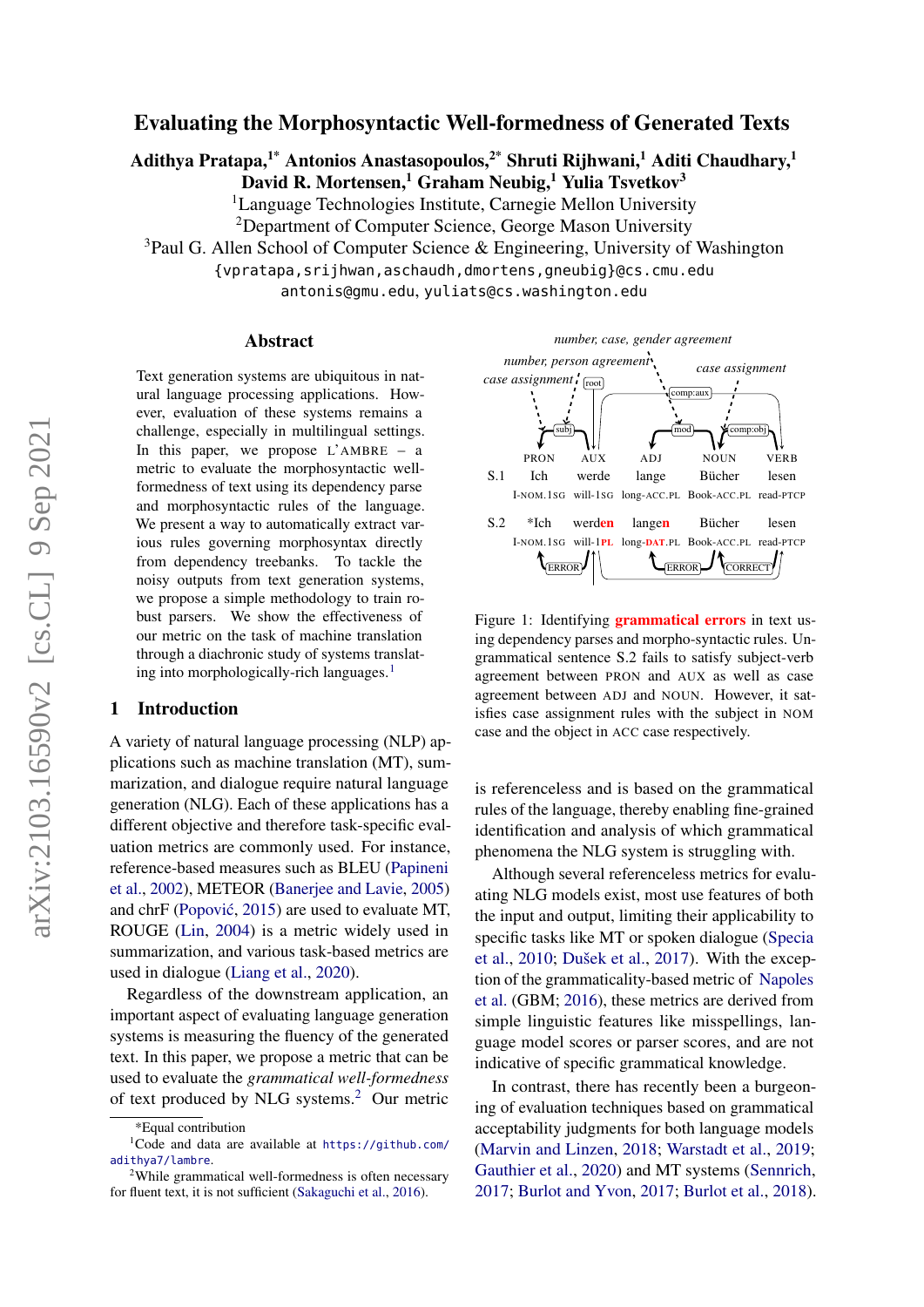However, these methods require an existing model to score two sentences that are carefully crafted to be similar, with one sentence being grammatical and the other not. These techniques are usually tailored towards specific downstream systems. Additionally, they do not consider the interaction between multiple mistakes that may occur in the process of generating text (e.g., an incorrect word early in the sentence may trigger a grammatical error later in the sentence). Most of these methods, with the exception of [Mueller et al.](#page-10-5) [\(2020\)](#page-10-5), focus only on English or translation to/from English.

In this paper, we propose L'AMBRE, a metric that *both* evaluates the grammatical well-formedness of text in a fine-grained fashion and can be applied to text from multiple languages. We use widely available dependency parsers to tag and parse target text, and then compute our metric by identifying language-specific morphosyntactic errors in text (a schematic overview is outlined in [Figure 1\)](#page-0-3). Our measure can be used *directly* on text generated from a black-box NLG system, and allows for *decomposing* the system performance into individual grammar rules that identify specific areas to improve the model's grammaticality.

L'AMBRE relies on a grammatical description of the language, similar to those linguists and language educators have been producing for decades when they document a language or create teaching materials. Specifically, we consider rules describing morphosyntax, including agreement, case assignment, and verb form selection. Following [Chaudhary et al.](#page-9-5) [\(2020\)](#page-9-5), we describe a procedure to automatically extract these rules from existing dependency treebanks  $(\S 3)$  $(\S 3)$  $(\S 3)$  with high precision.<sup>3</sup>

When evaluating NLG outputs, adherence to these rules can be assessed through dependency parses [\(Figure 1\)](#page-0-3). However, off-the-shelf dependency parsers are trained on grammatically sound text and are not well-suited for parsing ungrammatical (or noisy) text [\(Hashemi and Hwa,](#page-9-6) [2016\)](#page-9-6) such as that generated by NLG systems. We propose a method to train more robust dependency parsers and morphological feature taggers by synthesizing morphosyntactic errors in existing treebanks ([§4\)](#page-3-0). Our robust parsers improve by up to 2% over offthe-shelf models on synthetically noised treebanks.

Finally, we field test L'AMBRE on two NLP tasks: grammatical error identification ([§5\)](#page-4-0) and machine

translation ([§6\)](#page-6-0). Our metric is highly correlated with human judgments on MT outputs. We also showcase how the interpretability of our approach can be used to gain additional insights through a diachronic study of MT systems from the Conference on Machine Translation (WMT) shared tasks. The success of our measure depends heavily on the quality of dependency parses: we discuss potential limitations of our approach based on the grammar error identification task.

## 2 L'AMBRE: Linguistically Aware Morphosyntax-Based Rule Evaluation

In this section, we present L'AMBRE, a metric to gauge the morphosyntactic well-formedness of generated natural language sentences. Our metric assumes a *machine-readable* grammatical description, which we define as a series of languagespecific rules  $G_l = \{r_1, r_2, \ldots, r_n\}$ . We also assume that dependency parses of every grammatical sentence adhere to these rules.<sup>[4](#page-1-1)</sup>

Given a text, we compute a score by verifying the satisfiability of all applicable morphosyntactic rules from the grammatical description. Similar to standard metrics for evaluating NLG, our scoring framework allows for computing scores at both segment-level and corpus-level granularities.

Segment level: Computing L'AMBRE first requires segmentation, tokenization, tagging, and parsing of the corpus.<sup>[5](#page-1-2)</sup> Given the tagged dependency tree for a segment of text and a set of rules in the language, we identify all rules that are applicable to the segment. We then compute the percentage of times that each such rule is satisfied within the segment, based on the parser/tagger annotations. The final score is a weighted average of the scores of individual rules.<sup>[6](#page-1-3)</sup> Our score lies between [0,1], where 1 and 0 represent that rules are perfectly satisfied or not satisfied at all respectively. Consider the example sentence (S.2) from [Figure 1.](#page-0-3) Of the five agreement rules, two rules, number agreement between PRON (Ich) and AUX (werde), and case agreement between ADJ (lange) and NOUN (Bücher) are not satisfied. Both rele-

<span id="page-1-0"></span><sup>&</sup>lt;sup>3</sup>While such sets of grammar rules could be manually compiled (for example, by linguists), it would require additional centralized effort from a large group of annotators.

<span id="page-1-1"></span><sup>4</sup>Different syntactic formalisms could be applicable, but we work with the (modified) Universal Dependencies formalism [\(Nivre et al.,](#page-10-6) [2020\)](#page-10-6) due to its simplicity, widespread familiarity and its use in a variety of multilingual resources.

<span id="page-1-2"></span><sup>&</sup>lt;sup>5</sup>We discuss in [§4](#page-3-0) how to properly achieve this over potentially malformed sentences.

<span id="page-1-3"></span><sup>&</sup>lt;sup>6</sup>We assume equal weights among rules, although it would be trivial to extend the metric to use a weighted average.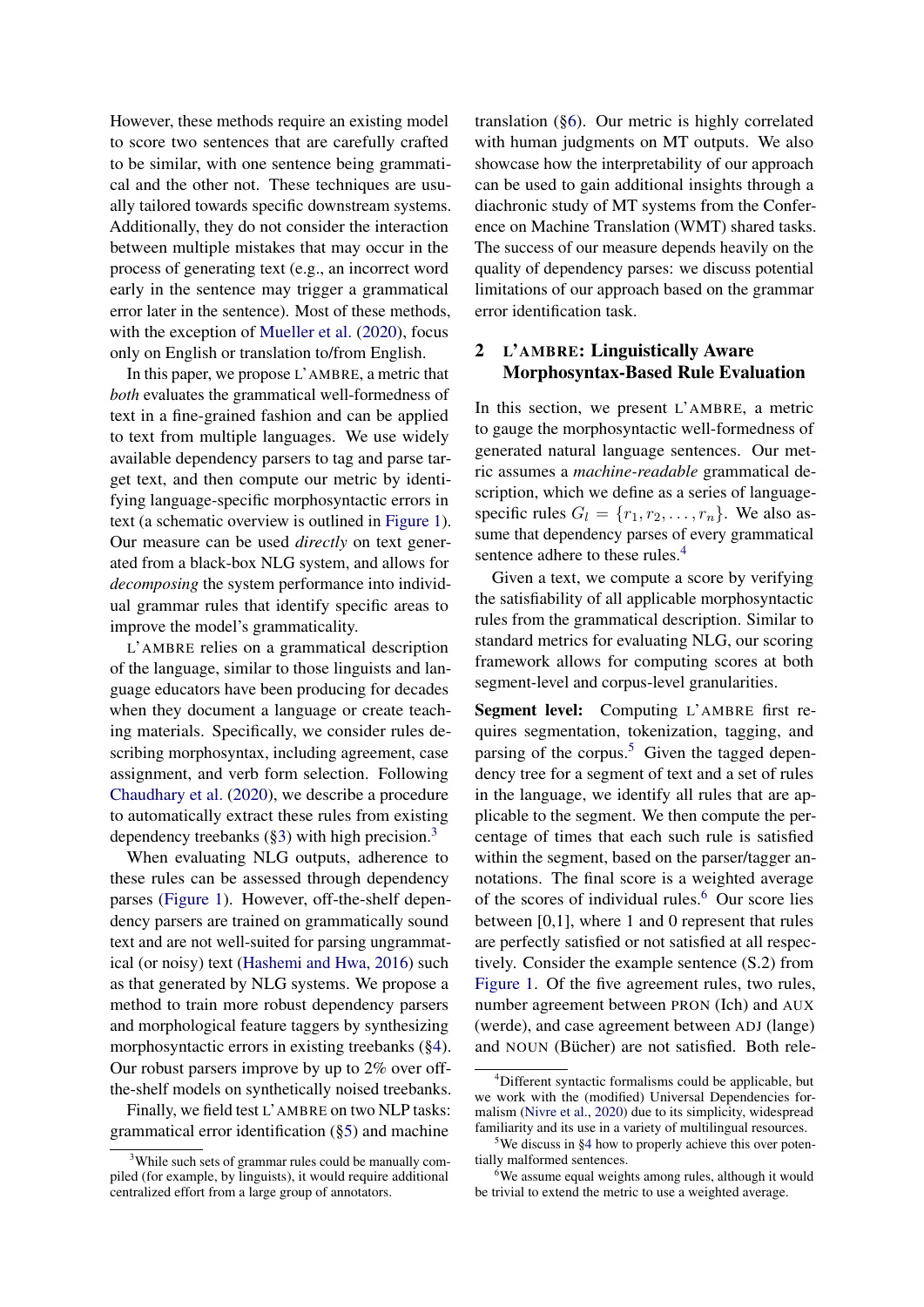vant case assignment rules between, PRON (Ich) and AUX (werde), and NOUN (Bücher) and VERB (lesen) are satisfied. Thus, the overall score is 0.71 (5/7). This example showcases how L'AMBRE is inherently interpretable: given a segment (S.2), we can immediately identify that it is grammatically sound with respect to case assignment, but contains two errors in agreement.

Corpus level: To compute L'AMBRE at corpuslevel, we accumulate the satisfiability counts for each rule over the entire corpus and report the macro-average of the empirical satisfiability of each applicable rule. This is different from a simple average of segment-level scores and is a more reliable score as it allows the comparison of performance by rule over the entire corpus.

### <span id="page-2-0"></span>3 Creating a Grammatical Description

In linguistics, grammars of languages are typically presented in (series of) books, describing in detail the rules governing the language through free-form text and examples (see [Moravcsik](#page-10-7) [\(1978\)](#page-10-7); [Corbett](#page-9-7) [\(2006\)](#page-9-7) for grammatical agreement).<sup>[7](#page-2-1)</sup> However, to be able to use such descriptions in our metric, we require them to be concise and *machine-readable*.

We build upon [Chaudhary et al.](#page-9-5) [\(2020\)](#page-9-5) that constructed first-pass descriptions of grammatical agreement from syntactic structures of text, in par-ticular, dependency parses.<sup>[8](#page-2-2)</sup> In general, rules based on a complete formalized grammar govern several aspects of language generation, including syntax, morphosyntax, morphology, morphophonology, and phonotactics. In this work, we focus on agreement, case assignment, and verb form choice.

### 3.1 Agreement

We define the *agreement* rules as  $r_{agree}(x, y, d) \rightarrow$  $f_x = f_y$ . Such rules refer to two words with parts-ofspeech  $x$  (dependent) and  $y$  (head/governer) connected through a dependency relation d. These two words must exhibit agreement on some morphological feature f. For instance, the noun *Bücher* ('Book') and its modifying adjective *lange* ('long') in the German example S.1 [\(Figure 1\)](#page-0-3) agree in number, gender, and case. We denote this gen-

<span id="page-2-3"></span>

Figure 2: Argument structure rules: the global case distribution  $G(f)$  of German NOUN is very different from its local L *depd*(f) distribution in *comp:obj* dependency with VERB, allowing us to the identify case assignmnt rule  $r_{as}$ (NOUN, VERB, comp:obj)  $\rightarrow$ Case<sub>NOUN</sub> = Acc; Nom, i.e the Case can be either Acc or Nom.

eral agreement rule as  $r_{agree}$ (ADJ, NOUN, mod)  $\rightarrow$ Case, Gender, Number.

For each dependency relation d between a dependent POS  $x$  and head POS  $y$ , we compute the fraction of times the linked tokens agree on feature  $f$ in the treebank. We consider  $r_{agree}(x, y, d) \rightarrow f$  as a potential agreement rule if the fraction is higher than 0.9. The resulting set still contains a long tail of less-frequent rules. These are unreliable and could just be because of treebank artifacts. Therefore, we incorporate additional pruning to only select the most frequent rules, covering a cumulative 80% of all agreement instances in the treebank. This is a simplified formulation compared to [Chaudhary et al.](#page-9-5) [\(2020\)](#page-9-5), but as we show later, this frequency-based approach still results in a high-precision set of rules.

#### 3.2 Case Assignment and Verb Form Choice

We define case assignment and verb form choice rules as  $r_{as}(x, y, d) \rightarrow f_x = F$ . A word with POS  $x$  at the tail of a dependency relation  $d$  with head POS y must exhibit a certain morphological feature (i.e.,  $f_x$  must have the value  $F$ ). Occasionally, a similar rule might be applicable for the head y. For instance, a pronoun that is the child of a subj relation (that is, it is the subject of a verb) in most Greek constructions must be in the nominative case, while a direct object (obj) should be in the accusative case. In this example, we can write the rules as  $r_{as}$ (PRON, VERB, subj)  $\rightarrow$  Case<sub>PRON</sub> = Nom and  $r_{as}$ (PRON, VERB, obj)  $\rightarrow$  Case<sub>PRON</sub> = Acc.

Our hypothesis is that certain syntactic constructions require specific morphological feature selection from one of their constituents (e.g., pronoun subjects *need* to be in nominative case, but pronoun objects only allow for genitive or accusative case in

<span id="page-2-1"></span> $\beta$ Many linguists also produce highly formal accounts of grammatical phenomena. However, many of these formalisms are difficult to implement computationally because they are equivalent (in the most egregious cases) to Turing machines.

<span id="page-2-2"></span><sup>&</sup>lt;sup>8</sup>We use the Surface-Syntactic Universal Dependencies (SUD) 2.5 [\(Gerdes et al.,](#page-9-8) [2019\)](#page-9-8). See [A.1](#page-12-0) for a comparison of UD and SUD.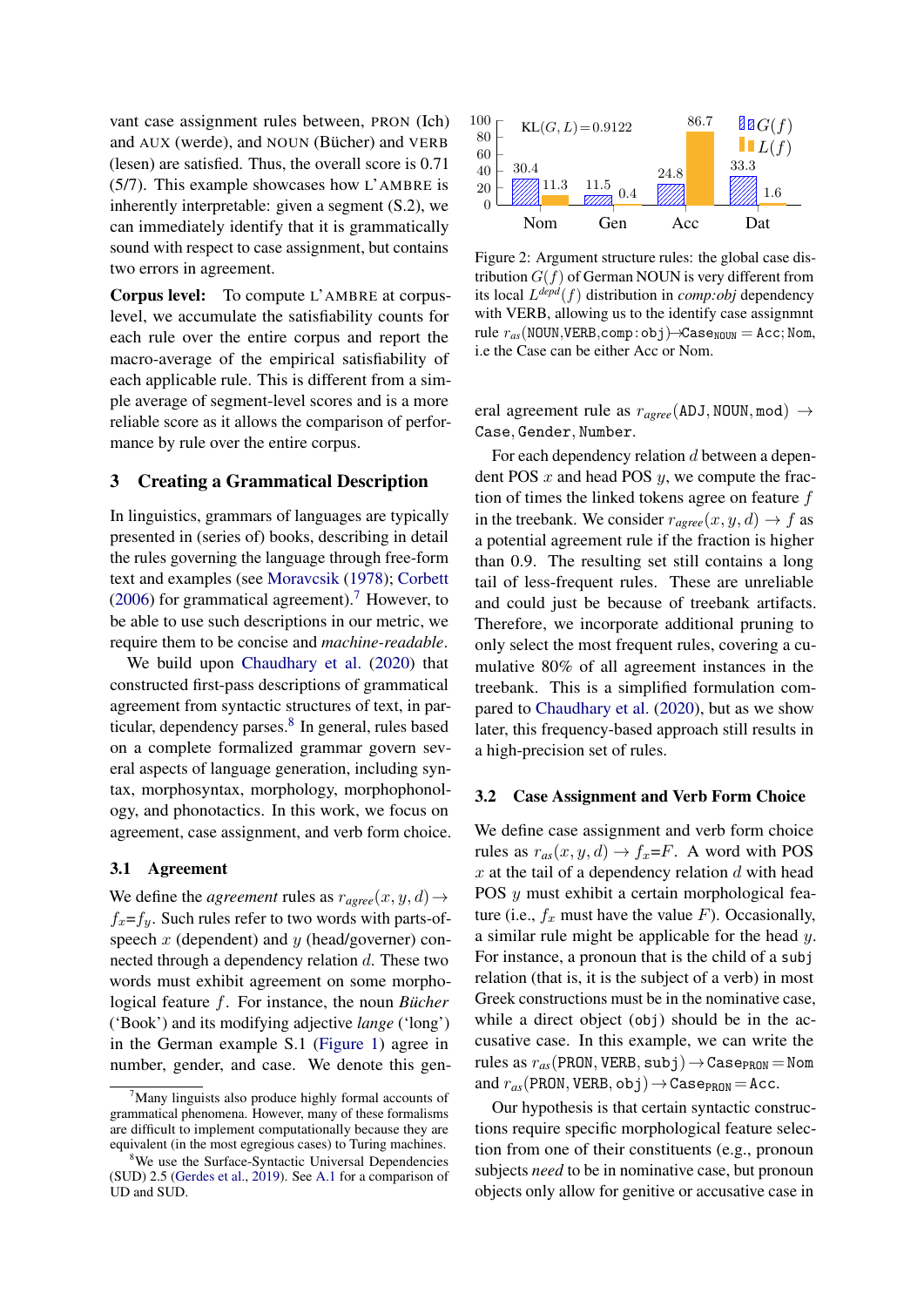Greek).<sup>[9](#page-3-1)</sup> This implies that the "local" distribution that a specific construction requires will be different from a "global" distribution of morphological feature values computed over the whole treebank. [Figure 2](#page-2-3) presents an example for German-GSD.

We can automatically discover these rules by finding such cases of distortion. First, we obtain a global distribution  $(G(f_x) = p(f_x))$  that captures the empirical distribution of the values of a morphological feature  $f$  on POS  $x$  over the whole treebank. Second, we measure two other distributions, local to a relation  $d$ , for the dependent  $(L^{depd}(f_x \mid d) = p(f_x \mid \langle x, \ast, d \rangle))$  and head positions  $(L^{head}(f_x \mid d) = p(f_x \mid \langle *, x, d \rangle))$ 

To identify these morphosyntactic rules with high precision, we measure the KL divergence [\(Kullback and Leibler,](#page-9-9) [1951\)](#page-9-9) between global and local distributions and only keep the rules with KL divergence over a predefined threshold of 0.9. Similar to the case of agreement rules, we impose a frequency threshold on the count of dependency relation in the respective treebank. For all the agreement, case assignment and verb form choice rules, we use the largest SUD treebank for the language.

#### 3.3 Human Evaluation

Though our grammatical description incorporates agreement, case assignment and verb-form selection, which are highly indicative of the fluency of natural language text, it is by no means exhaustive. However, these rules are relatively easy to extract from dependency parses with high precision. To measure the quality of our extracted rule sets, we perform a human evaluation task with three linguists.[10](#page-3-2) Similar to [Chaudhary et al.](#page-9-5) [\(2020\)](#page-9-5), for each rule, we present three choices, "*almost always true*", "*sometimes true*" and "*need not be true*", along with 10 positive and negative examples from the original treebank.<sup>[11](#page-3-3)</sup> In [Table 1,](#page-3-4) we show the results for Greek, Italian and Russian.

Our rules are in general quite precise across the three languages, with most rules marked as "almost always true" by linguists. However, we found interesting special cases in Russian, where the an-

<span id="page-3-4"></span>

|             |       | Rules Greek Russian Italian |        |
|-------------|-------|-----------------------------|--------|
| $r_{agree}$ |       | $11:0:0$ $17:3:0$           |        |
| $r_{as}$    | 9:3:0 | 6:9:3                       | 10:1:0 |

Table 1: Results on human evaluation of our automatically extracted rules. Numbers denotes # rules labeled as (*always*):(*sometimes*):(*need not*)

notator stated that dependency relations are "overloaded" to capture several phenomena (explaining the "sometimes" annotations). The SUD schema merges obj and ccomp into a single comp:obj relation, thereby we notice instances where the rule  $r_{as}$ (PRON, VERB, comp:obj)  $\rightarrow$  Case<sub>PRON</sub> = Acc (which pertains to direct objects) is incorrectly enforced on a ccomp relation. We also notice some issues with cross-clausal dependencies, e.g., the rule  $r_{as}$ (VERB, NOUN, subj)  $\rightarrow$  VerbForm<sub>VERB</sub> = Inf is valid in the sentence, "the *goal* is to *win*" but not in "the *question* is why they *came*".

It is important to note that these automatically extracted rule sets are approximate descriptions of morpho-syntactic behavior of the language. However, L'AMBRE is flexible enough to utilize any additional rules, and arguably would be even more effective if combined with hand-curated descriptions created by linguists. We leave this as an interesting direction for future work. In our code, we provide detailed instructions for adding new rules.

## <span id="page-3-0"></span>4 Parsing Noisy Text

Within our evaluation framework, we rely on parsers to generate the dependency trees of potentially malformed or noisy sentences from NLG systems. However, publicly available parsers are typically trained on clean and grammatical text from UD treebanks, and may not generalize to noisy inputs [\(Daiber and van der Goot,](#page-9-10) [2016;](#page-9-10) [Sak](#page-11-4)[aguchi et al.,](#page-11-4) [2017;](#page-11-4) [Hashemi and Hwa,](#page-9-6) [2016,](#page-9-6) [2018\)](#page-9-11). Therefore, it is necessary to ensure that parsers are robust to any morphology-related errors in the input text. Ideally, the tagger should accurately identify the morphological features of incorrect word forms, while the dependency parser remains robust to such noise. To this end, we present a simple framework for evaluating the robustness of pre-trained parsers to such noise, along with a method to train the robust parsers necessary for our application.

<span id="page-3-1"></span><sup>&</sup>lt;sup>9</sup>This class of rules are also often lexicalized, depending on the lexeme of either the head or the dependent. In the example S.1 of [Figure 1,](#page-0-3) the object phrase *lange Bücher* ('long Book') is inflected in the accusative case because of the verb *lesen* ('read'). Other constructions might require the object declined in genitive or dative, depending on the verb lexeme.

<span id="page-3-3"></span><span id="page-3-2"></span><sup>&</sup>lt;sup>10</sup>Disclaimer: One annotator is also an author on this work.  $11$ Due to large number of Russian rules, we present only a subset to the linguists.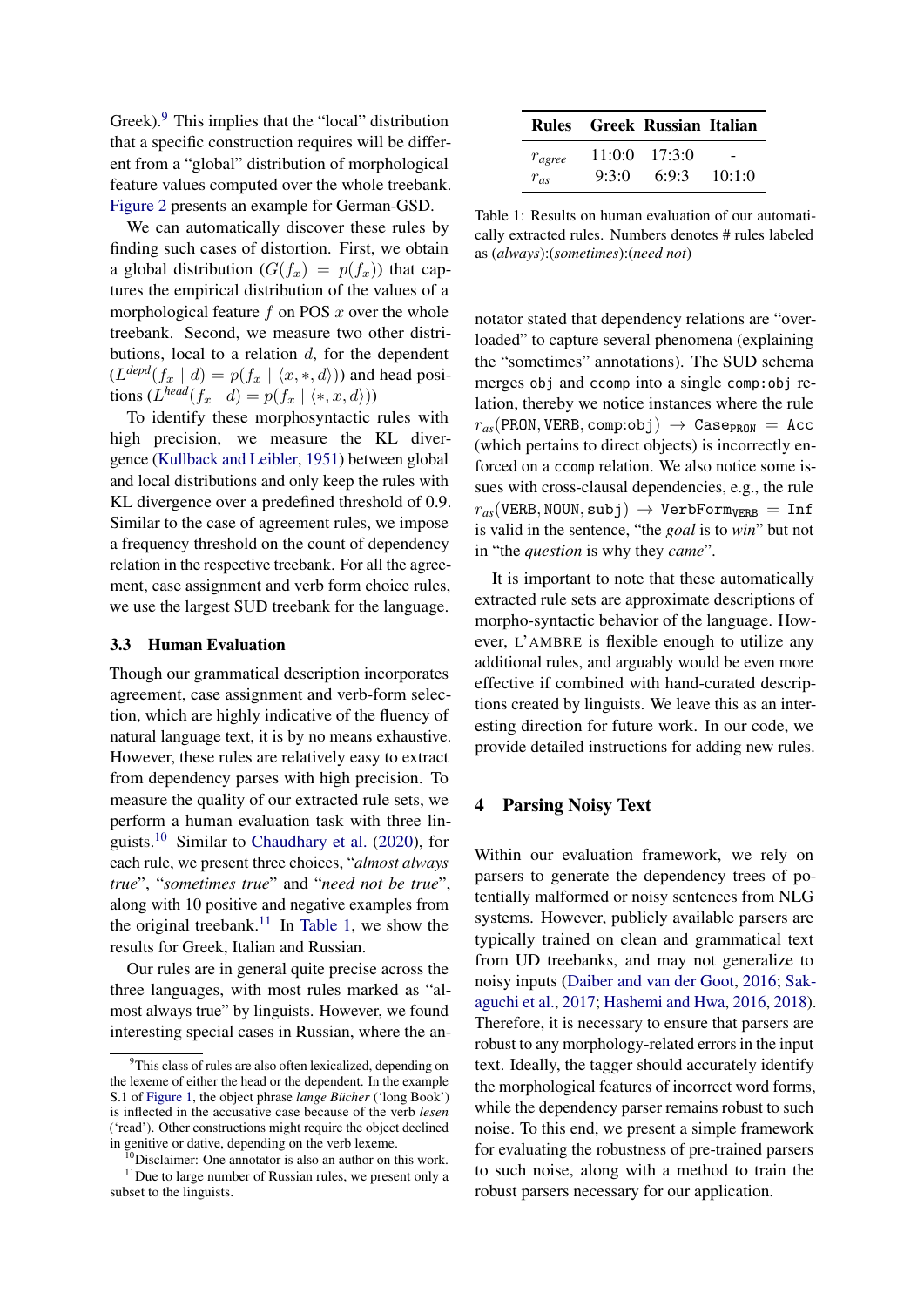<span id="page-4-2"></span>

Figure 3: Creating noisy input examples for parsers. In this Greek example, we modify the original word form οικισμό (Singular) to a plural inflection οικισμούς.

### <span id="page-4-4"></span>4.1 Adding Morphology-related Noise

To simulate noisy input conditions for parsers, we add morphology-related errors into the standard UD treebanks using UniMorph dictionaries [\(Mc-](#page-10-8)[Carthy et al.,](#page-10-8) [2020\)](#page-10-8). UniMorph provides a schema for inflectional morphology by listing paradigms with relevant morphological features from an universal schema [\(Sylak-Glassman,](#page-11-5) [2016\)](#page-11-5). Given an input sentence, we search for alternate inflections for the constituent tokens, based on their lemmata.[12](#page-4-1) For simplicity, we only replace a single token in each sentence and for this token, we substitute with a form differing in exactly one morphological feature (e.g., Case, Number, etc.). For each sentence in the original treebank, we sample a maximum of one altered sentence. [Figure 3](#page-4-2) illustrates the construction of a noisy (or altered) version of an example sentence from Greek-GDT treebank.<sup>[13](#page-4-3)</sup>

In general, we were able to add noise to more than 80% of the treebanks' sentences, but in a few cases we were constrained by the number of available paradigms in UniMorph (see [A.2](#page-12-1) for more details). A potential solution could utilize a inflection model like the unimorph\_inflect package of [Anastasopoulos and Neubig](#page-8-1) [\(2019\)](#page-8-1), but we leave this for future work.

For evaluation, we induce noise into the *dev* portions of the treebanks and test the robustness of off-the-shelf taggers and parsers from Stanza [\(Qi](#page-11-6) [et al.,](#page-11-6) [2020\)](#page-11-6) (indicative results on Czech, Greek, and Turkish are shown in [Figure 4\)](#page-5-0). Along with the overall scores on the dev set, we also report the results only on the altered word forms ("Altered Forms"). Across the three languages, we notice

a significant drop in tagger performance, with a more than 30% drop in feature tagging accuracy of the altered word forms. The parsing accuracy is also affected, in some cases significantly. This reinforces observations in prior work and illustrates the need to build more robust parsers and taggers.

### 4.2 Training Robust Parsers

To adapt to the noisy input conditions in practical NLP settings like ours, our proposed solution is to re-train the parsers/taggers directly on noisy UD treebanks. With the procedure described above ([§4.1\)](#page-4-4) we also add noise to the *train* splits of the UD v2.5 treebanks and re-train the lemmatizer, tag-ger, and dependency parser from scratch.<sup>[14](#page-4-5)</sup> To retain the performance on clean inputs, we concatenate the original clean train splits with our noisy ones. We experimented with commonly used multilingual parsers like UDPipe [\(Straka and Straková,](#page-11-8) [2017\)](#page-11-8), UDify [\(Kondratyuk and Straka,](#page-9-12) [2019\)](#page-9-12), and Stanza [\(Qi et al.,](#page-11-6) [2020\)](#page-11-6), settling on Stanza for its superior performance in preliminary experiments. We use the standard training procedure that yields stateof-the-art results on most UD languages with the default hyperparameters for each treebank. Given that we are inherently tokenizing the text to add morphology-related noise, we reuse the pre-trained tokenizers instead of retraining them on noisy data.

[Figure 4](#page-5-0) compares the performance of the original and our robust parsers on three treebanks. Overall, we notice significant improvements on both LAS (with similar gains on UAS) and UFeat accuracy on the altered treebank as well as the altered forms. Importantly, our robust parsers retain the state-of-the-art performance on clean text. In all the analyses reported henceforth (unless explicitly mentioned), we use our *robust* Stanza parsers trained with the above-described procedure.

# <span id="page-4-0"></span>5 Does L'AMBRE Capture Grammaticality?

Before deploying L'AMBRE on automatically generated text, we need to ensure that our approach is indeed able to identify syntactic ill-formedness. Grammar error correction (GEC) datasets are an ideal test bed. In its original formulation, the GEC

<span id="page-4-1"></span> $12$ For each token, we first map the morphological feature annotations in the original UD schema to the UniMorph schema [\(McCarthy et al.,](#page-10-9) [2018\)](#page-10-9).

<span id="page-4-3"></span> $13$ [Tan et al.](#page-11-7) [\(2020\)](#page-11-7) follows similar methodology using English-only LemmInflect tool, but our approach is scalable to the large number of languages in UniMorph.

<span id="page-4-5"></span><sup>&</sup>lt;sup>14</sup>We added errors into UD, and not SUD, as it allows for reusing the original Stanza hyperparameters, and also facilitates for application of robust parsers outside of L'AMBRE. Note that, conversion between UD and SUD can be done with minimal loss of information.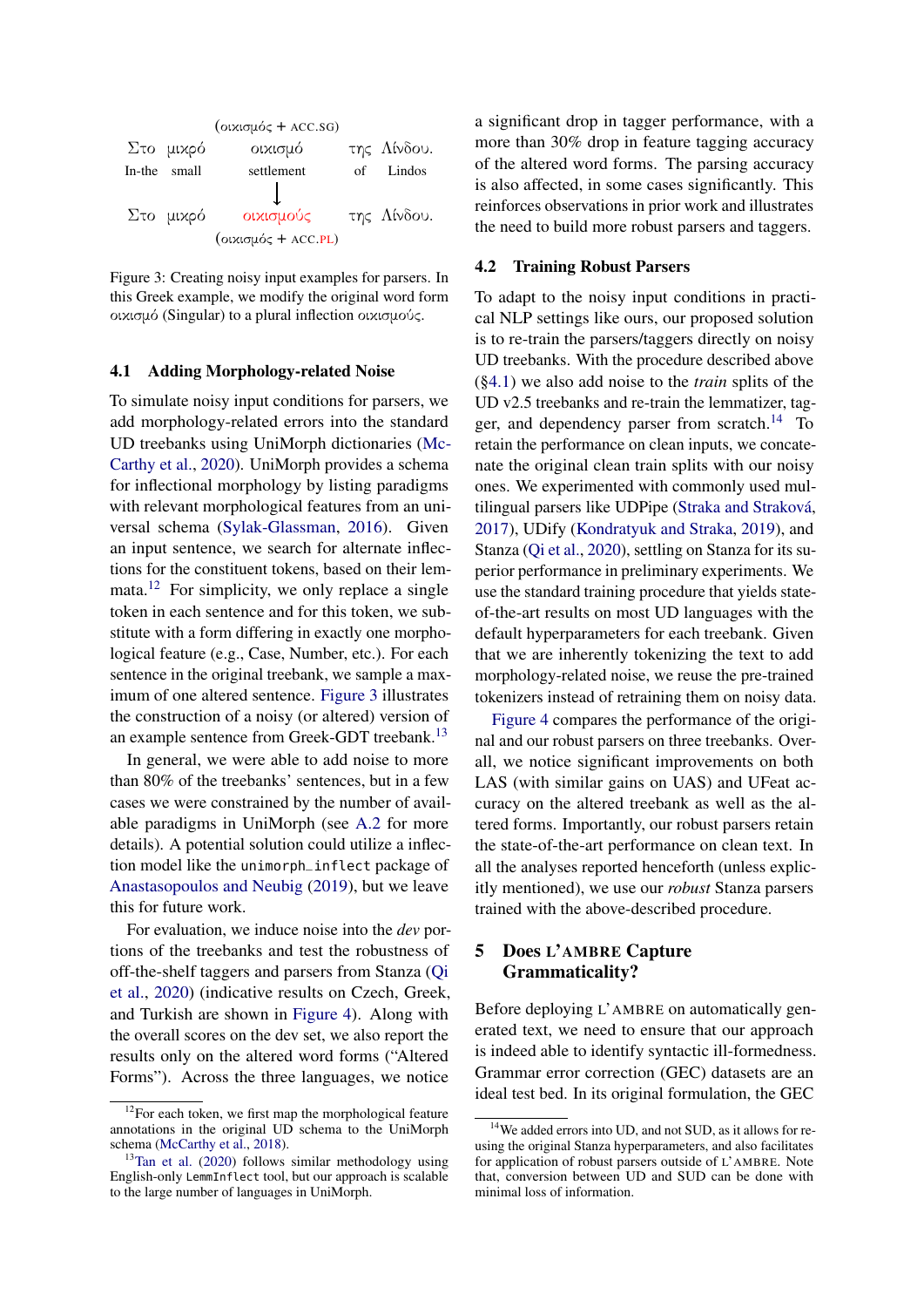<span id="page-5-0"></span>

| Treebank            | Overall Treebank<br>(LAS)                                                                        | <b>Altered Forms</b><br>(LAS) | Overall Treebank<br>Feature (Acc.)           | Altered Forms.<br>Feature (Acc.)                                       |  |
|---------------------|--------------------------------------------------------------------------------------------------|-------------------------------|----------------------------------------------|------------------------------------------------------------------------|--|
| Czech-PDT           | 89.7<br>$\mathbb{Z}_2$<br>$-0.8$                                                                 | 81.7<br>$-4.3$<br>$-15$       | 95.1<br>$\boxed{\boxtimes 2}$ -3.1<br>$-1.3$ | 96.5<br>$\frac{V}{4}$<br>$-24.1$                                       |  |
| Greek-GDT           | $88.6 \frac{1}{-0.6} - 0.07$                                                                     | 85.5<br>$-1.7$<br>$-6.3$      | 94.9<br>$-0.5$<br>$-1.3$                     | 97.4<br>$-16.7$<br>$\begin{array}{c}\n\sqrt{24} \\ -35.6\n\end{array}$ |  |
| Turkish-IMST        | 62.5<br>$\begin{array}{c}\n\swarrow\n\end{array}\n\begin{array}{c}\n-1.7 \\ \hline\n\end{array}$ | 63.0<br>$-18.4$<br>$-31.6$    | 91.6<br>$\mathbb{Z}_2$<br>$-0.6$             | 90.3<br>$-39.9$<br>$-77.1$                                             |  |
| ⊠Original<br>Robust |                                                                                                  |                               |                                              |                                                                        |  |

Figure 4: Our robust parsers reduce the errors on the noisy evaluation set (example over three treebanks) compared to the original pre-trained ones. The baseline axis in each plot corresponds to the performance on the clean evaluation set. Our models are more robust on both parsing (LAS) and morphological feature prediction. We report results both over the whole treebank and over only the erroneous tokens.

task involves identifying and correcting errors relating to spelling, morphosyntax and word choice. For evaluating L'AMBRE, we only focus on *grammar error identification* (GEI) and specifically on identification of morphosyntactic errors.

We experiment with two morphologically rich languages, Russian and German. We use the Falko-MERLIN GEC corpus [\(Boyd,](#page-9-13) [2018\)](#page-9-13) for German and the RULEC-GEC dataset [\(Rozovskaya and](#page-11-9) [Roth,](#page-11-9) [2019\)](#page-11-9) for Russian. We focus on error types related to morphology (see [A.3\)](#page-12-2).

Evaluation: To evaluate the effectiveness of <sup>L</sup>'AMBRE, we run it on the *training*[15](#page-5-1) splits of the German and Russian GEC datasets. GEC corpora typically annotate single words or phrases as errors (and provide a correction); in contrast, we only identify errors over a dependency link, which can then be mapped over to either the dependent or head token. This difference is not trivial: a subjectverb agreement error, for instance, could be fixed by modifying either the subject or the verb to agree with the other constituent. To account for this discrepancy, we devise a schema to ensure the proper computation of precision and recall scores. First, we detect any errors at a given token by evaluating all the valid L'AMBRE rules between the curren token and its dependency neighbors (head, dependents). If there is a gold error at the current token, we consider it a true positive or false negative depending on whether or not we detect the error. For false positive cases, we divide the score between

<span id="page-5-2"></span>

| Lang. Parser |                                                                                                                              | $r_{agree} \cup r_{as}$ $r_{agree}$ $r_{as}$<br>P R P R P R |  |  |
|--------------|------------------------------------------------------------------------------------------------------------------------------|-------------------------------------------------------------|--|--|
|              | Original 32.6 29.6 34.2 28.9 14.9 1.0<br>German Robust 33.6 34.5 35.2 33.8 12.2 0.8<br>Robust++ 40.0 34.1 42.5 33.4 12.2 0.8 |                                                             |  |  |
|              | Russian Original 18.5 20.9 22.6 18.7 9.9 3.7<br>Russian Robust 18.5 25.7 22.1 20.6 14.6 8.1                                  |                                                             |  |  |

Table 2: Precision and Recall of morphosyntactic errors on train splits of German and Russian GEC. Robust++ indicates results after additional manual postcorrection of rules.

the current token and the neighbor via the erroneous dependency link (see [algorithm 1](#page-12-3) in [A.3\)](#page-12-2).

[Table 2](#page-5-2) presents the results using both agreement (r*agree*) and argument structure rules (case assignment and verb form choice, r*as*).

Analysis: In both languages, we find agreement rules to be of higher quality than case and verb form assignment ones. This phenomenon is more pronounced in German where many case assignment rules are lexeme-dependent, as discussed in [§3.](#page-2-0)

Importantly, our proposed robust parsers lead to clear gains in error identification recall, compared to the pre-trained ones ("Original" vs. "Robust" in [Table 2\)](#page-5-2). Given the complexity of the errors present in text from non-native learners and the well-known incompleteness of GEC corpora in listing all possible corrections [\(Napoles et al.,](#page-10-3) [2016\)](#page-10-3), combined with the prevalence of typos and the dataset's domain difference compared to the parser's training data, our error identification module performs quite well.

To understand where L'AMBRE fails, we man-

<span id="page-5-1"></span><sup>&</sup>lt;sup>15</sup>We use the train portion due to its large size, therefore gives a better estimate of our L'AMBRE performance. Note that, in this experiment, we do not aim to compare against state-of-the-art GEI tools.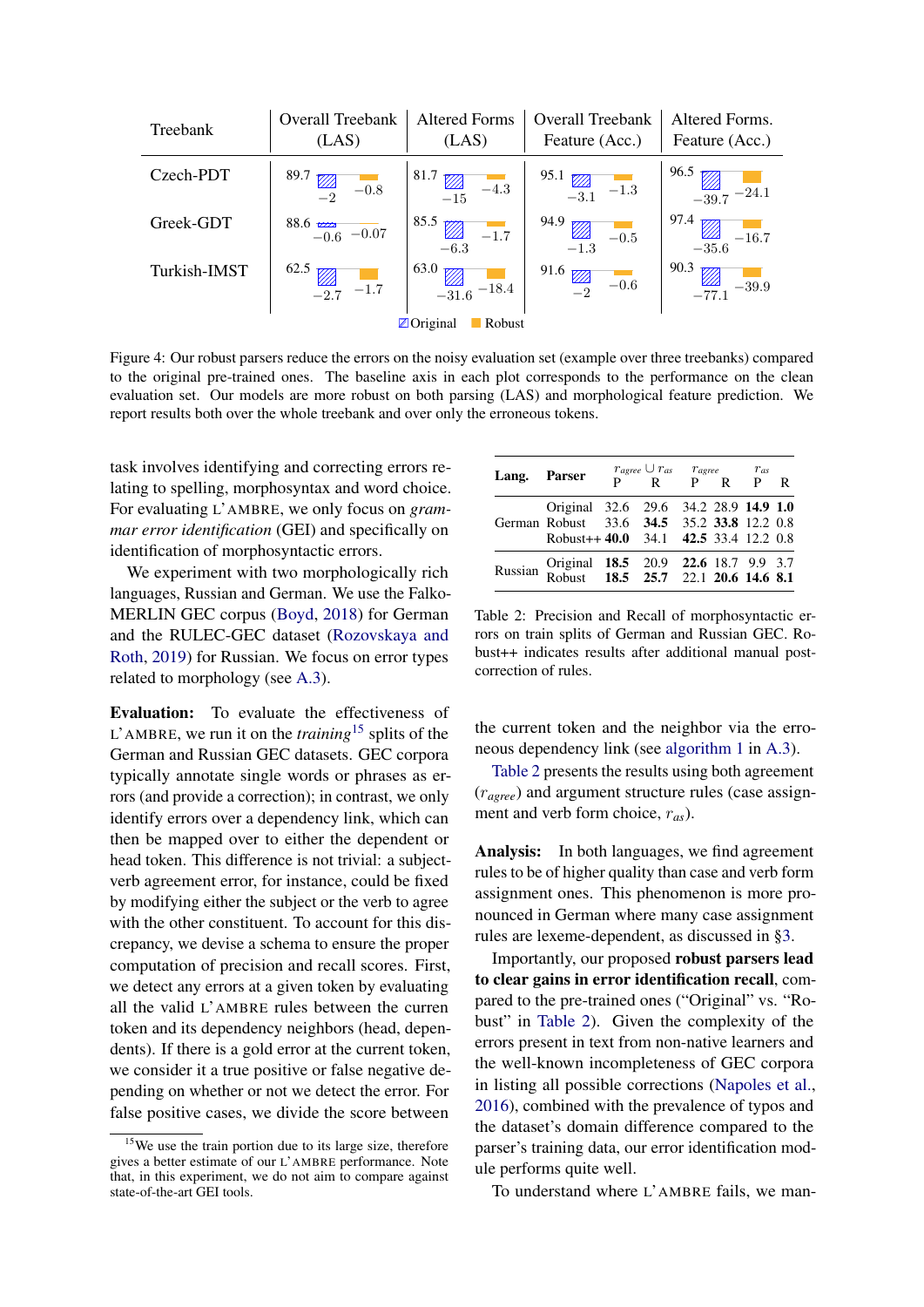ually inspected a sample of false positives. First, we notice that tokens with typos are often erroneously tagged and parsed. Our augmentation is only equipped to handle (correctly spelled) morphological variants. Additionally applying a spell checker might be beneficial in future work.

Second, we find that German interrogative sentences and sentences with more rare word order (e.g., object-verb-subject) are often incorrectly parsed, leading to misidentifications by L'AMBRE. In the training portion of the German HDT treebank, 76% of the instances present the subject before the verb and the object appears after the verb in 62% of the sentences. Questions and subordinate clauses that follow the reverse pattern (OVS order) make a significant portion of the false positives.

Last, we find that morphological taggers exhibit very poor handling of syncretism (i.e., forms that have several possible analyses), often producing the most common analysis regardless of context. For example, nominative-accusative syncretism is well documented in modern German feminine nouns [\(Krifka,](#page-9-14) [2003\)](#page-9-14). German auxiliary verbs like *werden* ('will') that share the same form for 1st and 3rd person plurals, are almost always tagged with the 3rd person. As a result, our method mistakenly identifies correct pronoun-auxiliary verb subject dependency constructions as violations of the rule  $r_{agree}$ (PRON, AUX, subj)  $\rightarrow$  Person, as the PRON and AUX are tagged with disagreeing person features (1st and 3rd respectively). By manually correcting for this issue over our German rules (by specifically discounting such cases) we improve L'AMBRE's precision by almost 7 percentage points ("Robust++" in [Table 2\)](#page-5-2).

Comparison with Other Metrics: We also compare L'AMBRE to other metrics that capture fluency and/or grammatical well-formedness, namely perplexity as computed by large language models and the grammaticality-based metric (GBM) of [Napoles et al.](#page-10-3) [\(2016\)](#page-10-3). To provide a fair comparison of L'AMBRE, perplexity and GBM, we reformulate the GEI task into an acceptability judgment task. Specifically, we check if the metrics' score the grammatical target sentence higher than the ungrammatical source sentence in the GEI test split for Russian and German. To compute the perplexity scores, we use transformer-based LMs [\(Ng](#page-10-10) [et al.,](#page-10-10) [2019\)](#page-10-10). GBM relies on the open-source Language Tool [\(Miłkowski,](#page-10-11) [2010\)](#page-10-11), which is a widelyused rule-based proofreading software to detect sentence-level errors.[16](#page-6-1) GBM measures error count rate as  $1 - \frac{\text{\#errors}}{\text{\# tokens}}$ . For additional details on the task setup, we refer the readers to [A.4](#page-12-4) in Appendix.

Our findings are two-fold. First, perplexity performs better than the other metrics. However, perplexity cannot provide any error diagnosis, so it by itself is not useful for providing feedback to a user. Second, L'AMBRE is better at capturing morpho-syntactic rules necessary for grammatical correctness (especially in Russian), while GBM is better at other fluency-related aspects. While both L'AMBRE and GBM are interpretable, L'AMBRE's UD-based rule construction makes it easier to ex-tend it to new languages.<sup>[17](#page-6-2)</sup> For complete results, refer to [Table 4](#page-13-0) in Appendix [A.4.](#page-12-4)

In our GEI analysis, we utilized the Russian and German GEC corpora for evaluating the quality of L'AMBRE. In future work, it would be interesting to expand the analysis to datasets from other languages, Czech [\(Náplava and Straka,](#page-10-12) [2019\)](#page-10-12) and Ukrainian [\(Syvokon and Nahorna,](#page-11-10) [2021\)](#page-11-10).

# <span id="page-6-0"></span>6 Evaluating NLG: A Machine Translation Case Study

Grammaticality measures, including L'AMBRE, can be useful across NLG tasks. Here, we chose MT due to the wide-spread availability of (humanevaluated) system outputs in many languages.

In addition to BLEU, chrF and t-BLEU<sup>[18](#page-6-3)</sup> are commonly used to evaluate translation into morphologically-rich languages [\(Goldwater](#page-9-15) [and McClosky,](#page-9-15) [2005;](#page-9-15) [Toutanova et al.,](#page-11-11) [2008;](#page-11-11) [Chahuneau et al.,](#page-9-16) [2013;](#page-9-16) [Sennrich et al.,](#page-11-12) [2016\)](#page-11-12). Evaluating the well-formedness of MT outputs has previously been studied (Popović et al., [2006\)](#page-10-13). Recent WMT shared tasks included special test suites to inspect linguistic properties of systems [\(Sen](#page-11-3)[nrich,](#page-11-3) [2017;](#page-11-3) [Burlot and Yvon,](#page-9-3) [2017;](#page-9-3) [Burlot et al.,](#page-9-4) [2018\)](#page-9-4), which construct an evaluation set of contrastive source sentence pairs (typically English). While such contrastive pairs are very valuable, they only *implicitly* evaluate well-formedness and require access to underlying MT models to score the contrastive sentences. In contrast, L'AMBRE *explicitly* measures well-formedness, without requiring access to trained MT models.

<span id="page-6-2"></span><span id="page-6-1"></span><sup>16</sup><https://languagetool.org/dev>

 $17$ In L'AMBRE, we reuse the expertise of UD annotators, but in GBM, expanding to a new language requires native speakers to craft new regexes.

<span id="page-6-3"></span> $18t$ -BLEU [\(Ataman et al.,](#page-8-2) [2020\)](#page-8-2) measures BLEU on outputs tagged using a morphological analyzer.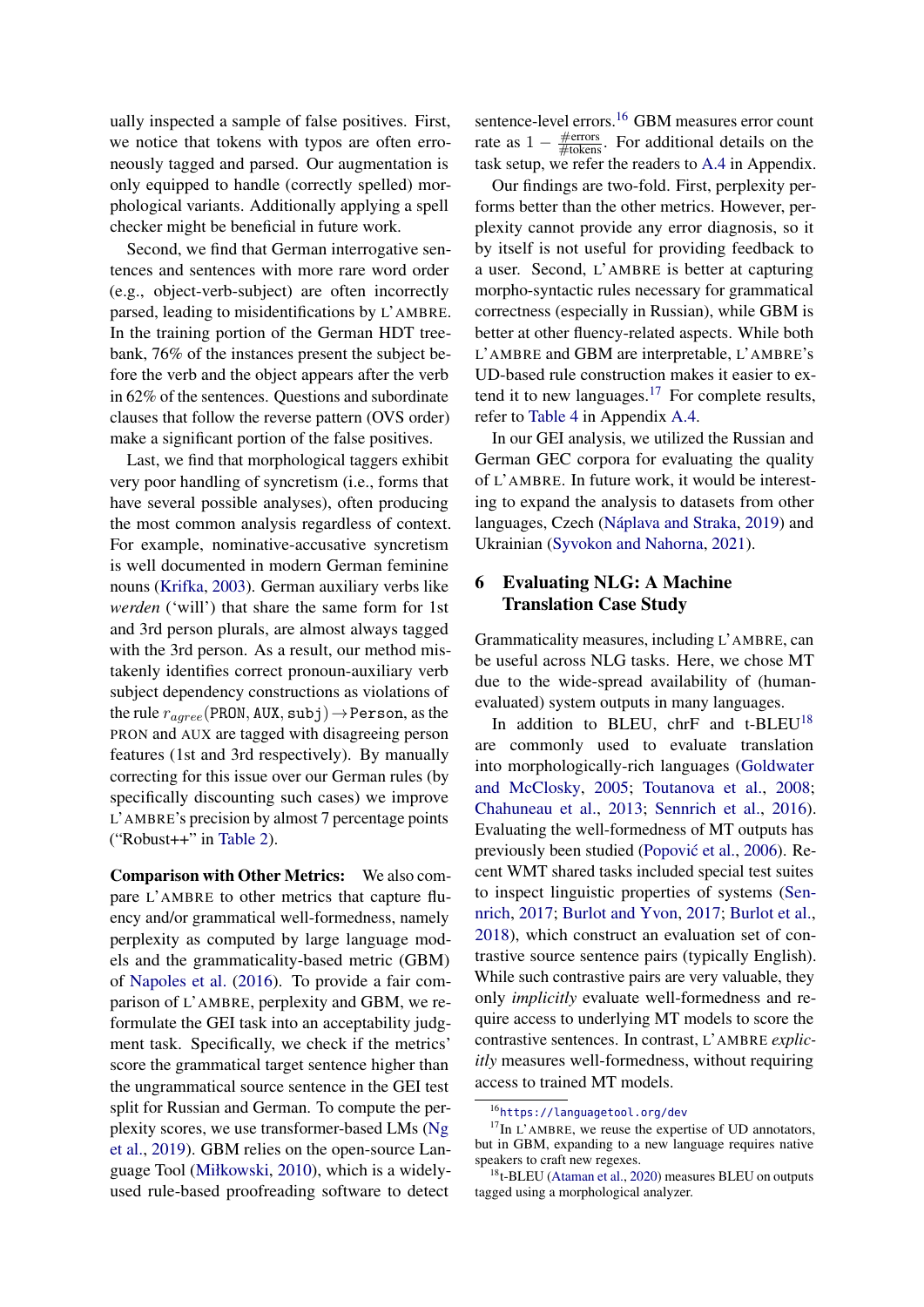<span id="page-7-0"></span>

| $en \rightarrow$      | $\mathbf{c}\mathbf{s}$ | de      | et   | fi   | ru   | tr      |
|-----------------------|------------------------|---------|------|------|------|---------|
| <b>WMT'18</b>         |                        |         |      |      |      |         |
| all                   | 0.84                   | $-0.06$ | 0.68 | 0.86 | 0.86 | 0.58    |
| $\mathcal{T}_{agree}$ | 0.91                   | 0.07    | 0.83 | 0.96 | 0.71 | 0.64    |
| $r_{as}$              | 0.78                   | $-0.10$ | 0.62 | 0.77 | 0.89 | $-0.31$ |
| <b>WMT'19</b>         |                        |         |      |      |      |         |
| all                   | 0.80                   | 0.16    |      | 0.85 | 0.57 |         |
| $r_{agree}$           | 0.89                   | 0.14    |      | 0.87 | 0.70 |         |
| $r_{as}$              | 0.70                   | 0.13    |      | 0.82 | 0.45 |         |

Table 3: With a few exceptions, our grammar-based metrics correlate well with human evaluations of WMT18 and WMT19 systems (Pearson's r against Zscores). Results using robust Stanza parsers.

For evaluating MT systems, we use the data from the Metrics Shared Task in WMT 2018 and 2019 [\(Ma et al.,](#page-10-14) [2018,](#page-10-14) [2019\)](#page-10-15). This corpus includes outputs from all participating systems on the test sets from the News Translation Shared Task [\(Bo](#page-9-17)[jar et al.,](#page-9-17) [2018;](#page-9-17) [Barrault et al.,](#page-8-3) [2019\)](#page-8-3). Our study focuses on systems that translate from English to morphologically-rich target languages: Czech, Estonian, Finnish, German, Russian, and Turkish. We used all relevant languages from the WMT shared task except for Lithuanian and Kazakh, which lack reasonable quality parsers.

Correlation Analysis The MT system outputs are accompanied with human judgment scores, both at the segment and system level. In contrast to the reference-free nature of human judgments, our scorer is both reference-free *and* source-free.

Following the standard WMT procedure for evaluating MT metrics, we measure the Pearson's r correlations between L'AMBRE and human z-scores for systems from WMT18 and WMT19. We follow [Mathur et al.](#page-10-16) [\(2020\)](#page-10-16) to remove outlier systems, since they tend to significantly boost the correlation scores, making the correlations unreliable, especially for the best performing systems [\(Ma et al.,](#page-10-15) [2019\)](#page-10-15). [Table 3](#page-7-0) presents the correlation results for WMT18 and WMT[19](#page-7-1).<sup>19</sup>

We generally observe moderate to high correlation with human judgments using both sets of rules across all languages, apart from German (WMT18,19). This confirms that grammatically sound output is an important factor in human evaluation of NLG outputs. The correlation is lower with case assignment and verb form choice rules. with notable negative correlations for German, and

<span id="page-7-1"></span>

<span id="page-7-3"></span>

Figure 5: A diachronic study of grammatical wellformedness of WMT English→X systems' outputs. The systems in general are becoming more fluent. In the last two years the best systems produce as wellformed outputs as the reference translations.

Turkish (WMT18). In the case of German, a significant number of case assignment rules are dependent on the lexeme (as noted in [§3\)](#page-2-0) and we expect future work on lexicalized rules to partially address this drawback. In Turkish, the low parser quality plays a significant role and highlights the need for further work on parsing morphologically-rich languages [\(Tsarfaty et al.,](#page-11-13) [2020\)](#page-11-13). Last, we note that human judgments, unlike L'AMBRE, incorporate both well-formedness *and* adequacy (with respect to the source). Therefore, we recommend using L'AMBRE in tandem with standard MT metrics to obtain a good indication of overall performance, both during model training and evaluation.

We additionally perform a correlation analysis of L'AMBRE with perplexity, BLEU and chrF on the WMT system outputs [\(A.5](#page-13-1) in Appendix). As expected, we see a strong negative correlation with perplexity (low perplexity and high L'AMBRE). For BLEU and chrF, the results are quite similar to the correlations with human z-scores.

Diachronic Analysis We present an additional application of L'AMBRE through a diachronic study of translation systems submitted to the WMT news translation tasks. We run our scorer on system outputs from WMT14 [\(Bojar et al.,](#page-8-4) [2014\)](#page-8-4) to WMT19 [\(Barrault et al.,](#page-8-3) [2019\)](#page-8-3) for translation models from English to German and Russian.[20](#page-7-2) [Fig](#page-7-3)[ure 5](#page-7-3) shows the scores of all systems and highlights the average trend of system scores. We also present the scores on the reference translations for comparison. We observe that systems have gotten more fluent over the years, often as good as the reference translations in the most recent shared tasks. $2<sup>1</sup>$ 

<span id="page-7-4"></span><span id="page-7-2"></span><sup>20</sup>Similar analysis on Czech, Finnish and Turkish in [A.6.](#page-14-0)

<sup>&</sup>lt;sup>21</sup> Such comparison of well-formedness scores is reasonable, to an extent, even though test sets differ year-to-year, as we measure the grammatical acceptability but not adequacy.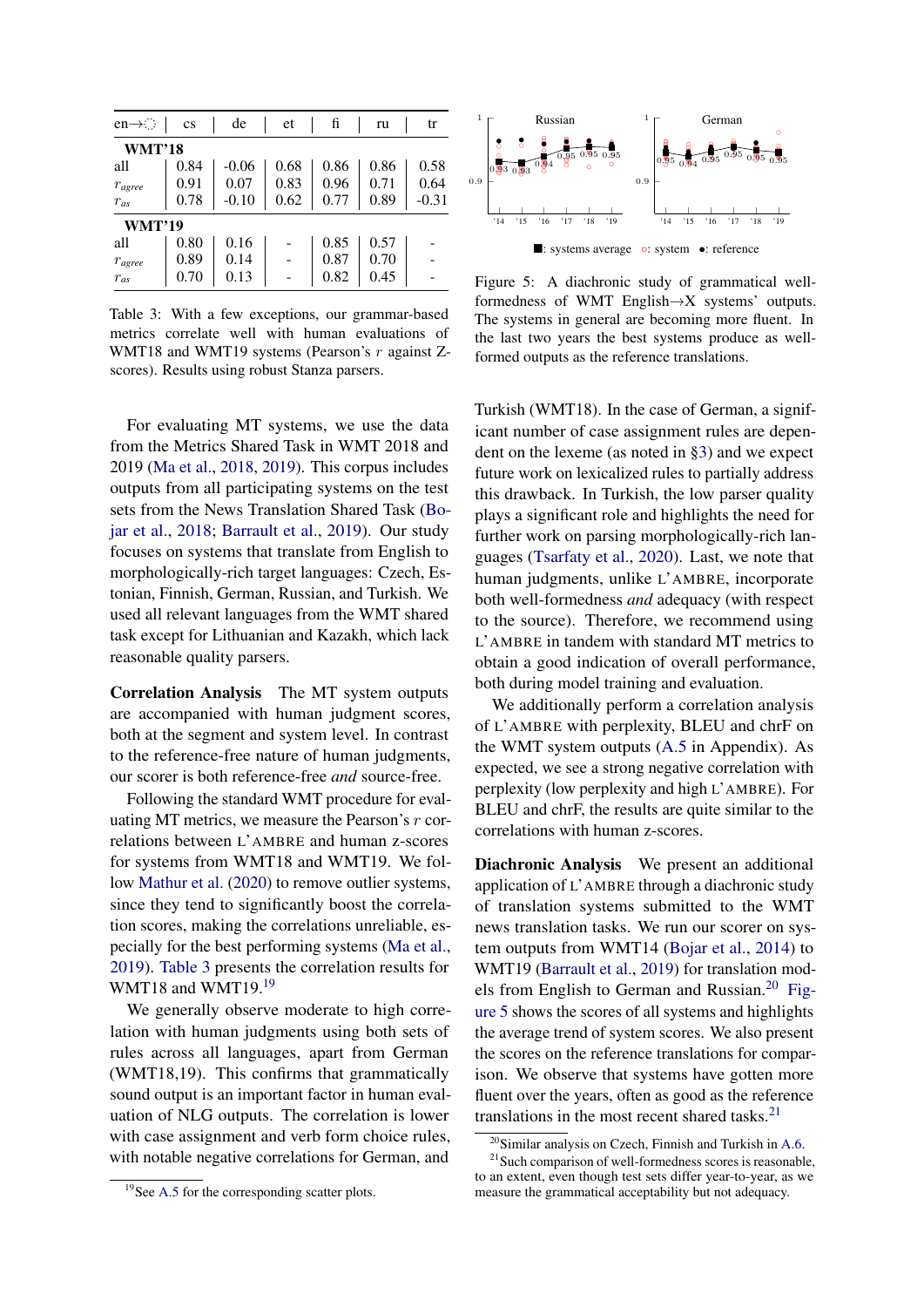<span id="page-8-5"></span>

Figure 6: Diachronic analysis of select agreement  $(r_{agree})$  and argument structure  $(r_{as})$  rules in Russian. We report *median* well-formedness score per year. WMT systems have consistently improved on their well-formedness, but some phenomena are still challenging, such as handling agreement across conjuncted nouns (a) or casing in passive constructions (d).

L'AMBRE also allows for fine-grained analysis of NLG systems by identifying specific grammatical issues. We illustrate this through a diachronic comparison of WMT systems for English→Russian on a subset of L'AMBRE's morphosyntactic rules [\(Figure 6\)](#page-8-5), presenting the median score per rule and year. Such fine-grained analysis reveals interesting trends. For example, while systems have been performing well on some rules over the years [\(Figure 6](#page-8-5) (c)), there are rules that improved only in recent years [\(Figure 6](#page-8-5) (a)). We also identify rules for constructions that remain challenging even for the best systems from WMT19 [\(Figure 6](#page-8-5) (d)).

## 7 Conclusion and Future Work

In this paper, we introduce L'AMBRE, a framework to evaluate grammatical acceptability of text by verifying morphosyntactic rules over dependency parse trees. We present a method to automatically extract such rules for many languages along with a method to train robust parsing models which facilitate better verification of these rules on natural language text. We demonstrate the practical application of L'AMBRE on the popular generation task of machine translation, focusing on translation into morphologically-rich languages. Directions for future work include (1) incorporating additional morphosyntactic rules (e.g., word order), automatically extracted or hand-crafted ones such as those in [Mueller et al.](#page-10-5) [\(2020\)](#page-10-5) and (2) building more robust parsers and morphological taggers that are aware of the dependency structure of the sentence.

### Acknowledgments

The authors would like to thank Maria Ryskina for help with human evaluation of extracted rules, and Alla Rozovskaya for sharing the Russian GEC corpus with us. This work was supported in part by the National Science Foundation under grants 1761548, 2007960, and 2125201. Shruti Rijhwani was supported by a Bloomberg Data Science Ph.D. Fellowship. This material is partially based on research sponsored by the Air Force Research Laboratory under agreement number FA8750-19- 2-0200. The U.S. Government is authorized to reproduce and distribute reprints for Governmental purposes notwithstanding any copyright notation thereon. The views and conclusions contained herein are those of the authors and should not be interpreted as necessarily representing the official policies or endorsements, either expressed or implied, of the Air Force Research Laboratory or the U.S. Government.

### References

- <span id="page-8-1"></span>Antonios Anastasopoulos and Graham Neubig. 2019. [Pushing the limits of low-resource morphological in](https://doi.org/10.18653/v1/D19-1091)[flection.](https://doi.org/10.18653/v1/D19-1091) In *Proceedings of the 2019 Conference on Empirical Methods in Natural Language Processing and the 9th International Joint Conference on Natural Language Processing (EMNLP-IJCNLP)*, pages 984–996, Hong Kong, China. Association for Computational Linguistics.
- <span id="page-8-2"></span>Duygu Ataman, Wilker Aziz, and Alexandra Birch. 2020. [A Latent Morphology Model for Open-](https://openreview.net/forum?id=BJxSI1SKDH)[Vocabulary Neural Machine Translation.](https://openreview.net/forum?id=BJxSI1SKDH) In *International Conference on Learning Representations*.
- <span id="page-8-0"></span>Satanjeev Banerjee and Alon Lavie. 2005. [METEOR:](https://www.aclweb.org/anthology/W05-0909) [An automatic metric for MT evaluation with im](https://www.aclweb.org/anthology/W05-0909)[proved correlation with human judgments.](https://www.aclweb.org/anthology/W05-0909) In *Proceedings of the ACL Workshop on Intrinsic and Extrinsic Evaluation Measures for Machine Translation and/or Summarization*, pages 65–72, Ann Arbor, Michigan. Association for Computational Linguistics.
- <span id="page-8-3"></span>Loïc Barrault, Ondřej Bojar, Marta R. Costa-jussà, Christian Federmann, Mark Fishel, Yvette Graham, Barry Haddow, Matthias Huck, Philipp Koehn, Shervin Malmasi, Christof Monz, Mathias Müller, Santanu Pal, Matt Post, and Marcos Zampieri. 2019. [Findings of the 2019 conference on machine transla](https://doi.org/10.18653/v1/W19-5301)[tion \(WMT19\).](https://doi.org/10.18653/v1/W19-5301) In *Proceedings of the Fourth Conference on Machine Translation (Volume 2: Shared Task Papers, Day 1)*, pages 1–61, Florence, Italy. Association for Computational Linguistics.
- <span id="page-8-4"></span>Ondřej Bojar, Christian Buck, Christian Federmann, Barry Haddow, Philipp Koehn, Johannes Leveling,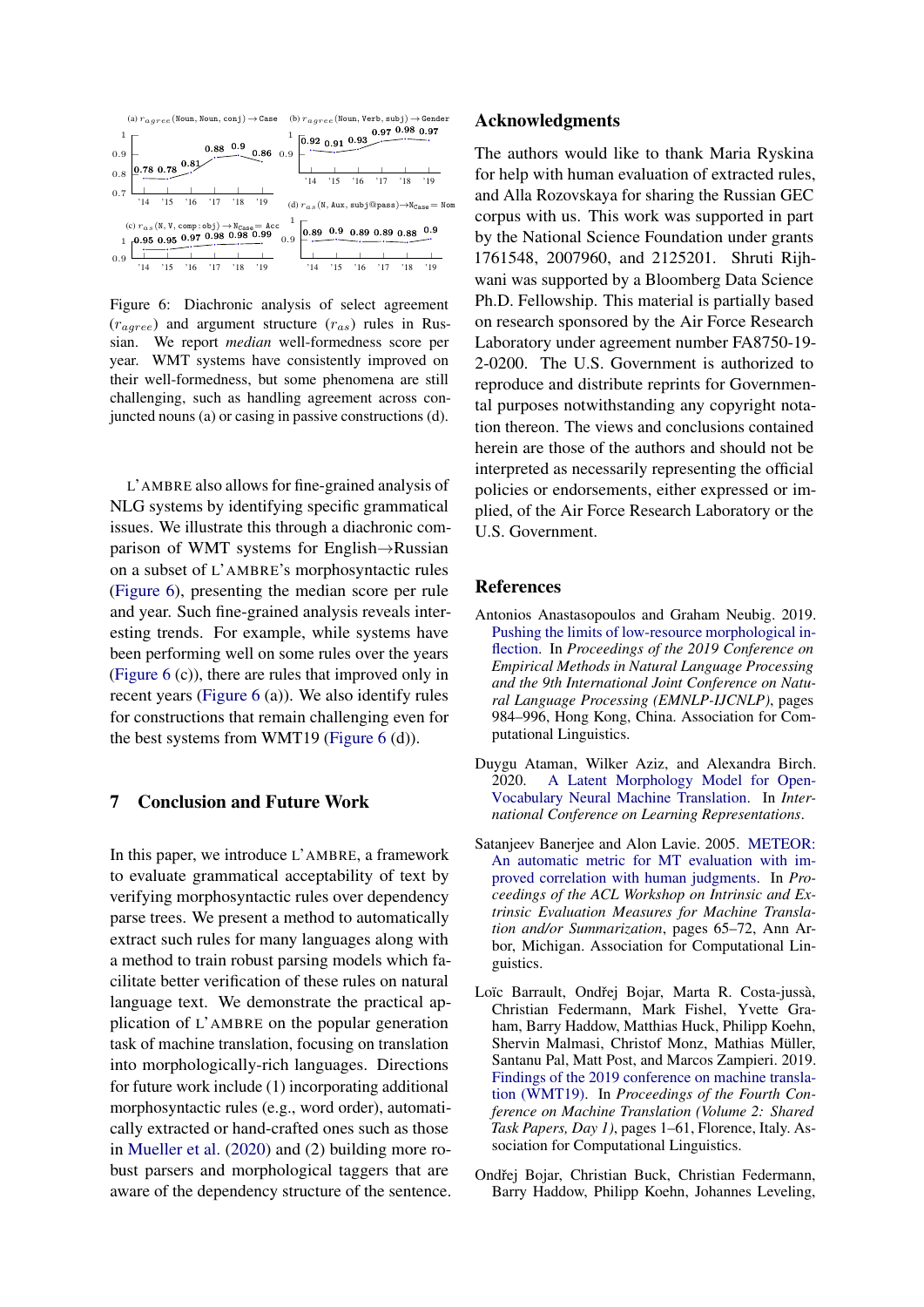Christof Monz, Pavel Pecina, Matt Post, Herve Saint-Amand, Radu Soricut, Lucia Specia, and Aleš Tamchyna. 2014. [Findings of the 2014 workshop on](https://doi.org/10.3115/v1/W14-3302) [statistical machine translation.](https://doi.org/10.3115/v1/W14-3302) In *Proceedings of the Ninth Workshop on Statistical Machine Translation*, pages 12–58, Baltimore, Maryland, USA. Association for Computational Linguistics.

- <span id="page-9-17"></span>Ondřej Bojar, Christian Federmann, Mark Fishel, Yvette Graham, Barry Haddow, Philipp Koehn, and Christof Monz. 2018. [Findings of the 2018 con](https://doi.org/10.18653/v1/W18-6401)[ference on machine translation \(WMT18\).](https://doi.org/10.18653/v1/W18-6401) In *Proceedings of the Third Conference on Machine Translation: Shared Task Papers*, pages 272–303, Belgium, Brussels. Association for Computational Linguistics.
- <span id="page-9-13"></span>Adriane Boyd. 2018. [Using Wikipedia edits in low](https://doi.org/10.18653/v1/W18-6111) [resource grammatical error correction.](https://doi.org/10.18653/v1/W18-6111) In *Proceedings of the 2018 EMNLP Workshop W-NUT: The 4th Workshop on Noisy User-generated Text*, pages 79–84, Brussels, Belgium. Association for Computational Linguistics.
- <span id="page-9-4"></span>Franck Burlot, Yves Scherrer, Vinit Ravishankar, Ondřej Bojar, Stig-Arne Grönroos, Maarit Koponen, Tommi Nieminen, and François Yvon.<br>2018. The WMT'18 morpheval test suites for [The WMT'18 morpheval test suites for](https://doi.org/10.18653/v1/W18-6433) [English-Czech, English-German, English-Finnish](https://doi.org/10.18653/v1/W18-6433) [and Turkish-English.](https://doi.org/10.18653/v1/W18-6433) In *Proceedings of the Third Conference on Machine Translation: Shared Task Papers*, pages 546–560, Belgium, Brussels. Association for Computational Linguistics.
- <span id="page-9-3"></span>Franck Burlot and François Yvon. 2017. [Evaluating](https://doi.org/10.18653/v1/W17-4705) [the morphological competence of machine transla](https://doi.org/10.18653/v1/W17-4705)[tion systems.](https://doi.org/10.18653/v1/W17-4705) In *Proceedings of the Second Conference on Machine Translation*, pages 43–55, Copenhagen, Denmark. Association for Computational Linguistics.
- <span id="page-9-16"></span>Victor Chahuneau, Eva Schlinger, Noah A. Smith, and Chris Dyer. 2013. [Translating into morphologically](https://www.aclweb.org/anthology/D13-1174) [rich languages with synthetic phrases.](https://www.aclweb.org/anthology/D13-1174) In *Proceedings of the 2013 Conference on Empirical Methods in Natural Language Processing*, pages 1677–1687, Seattle, Washington, USA. Association for Computational Linguistics.
- <span id="page-9-5"></span>Aditi Chaudhary, Antonios Anastasopoulos, Adithya Pratapa, David R. Mortensen, Zaid Sheikh, Yulia Tsvetkov, and Graham Neubig. 2020. [Automatic](https://doi.org/10.18653/v1/2020.emnlp-main.422) [extraction of rules governing morphological agree](https://doi.org/10.18653/v1/2020.emnlp-main.422)[ment.](https://doi.org/10.18653/v1/2020.emnlp-main.422) In *Proceedings of the 2020 Conference on Empirical Methods in Natural Language Processing (EMNLP)*, pages 5212–5236, Online. Association for Computational Linguistics.
- <span id="page-9-7"></span>G.G. Corbett. 2006. *[Agreement](https://books.google.com/books?id=LYR4UpQ_lhUC)*. Agreement. Cambridge University Press.
- <span id="page-9-10"></span>Joachim Daiber and Rob van der Goot. 2016. [The de](https://www.aclweb.org/anthology/L16-1102)[noised web treebank: Evaluating dependency pars](https://www.aclweb.org/anthology/L16-1102)[ing under noisy input conditions.](https://www.aclweb.org/anthology/L16-1102) In *Proceedings of the Tenth International Conference on Language Resources and Evaluation (LREC'16)*, pages 649–653,

Portorož, Slovenia. European Language Resources Association (ELRA).

- <span id="page-9-1"></span>Ondřej Dušek, Jekaterina Novikova, and Verena Rieser. 2017. [Referenceless quality estimation for natural](https://arxiv.org/abs/1708.01759) [language generation.](https://arxiv.org/abs/1708.01759) In *Proceedings of the 1st Workshop on Learning to Generate Natural Language*, Sydney, Australia.
- <span id="page-9-2"></span>Jon Gauthier, Jennifer Hu, Ethan Wilcox, Peng Qian, and Roger Levy. 2020. [SyntaxGym: An online](https://doi.org/10.18653/v1/2020.acl-demos.10) [platform for targeted evaluation of language models.](https://doi.org/10.18653/v1/2020.acl-demos.10) In *Proceedings of the 58th Annual Meeting of the Association for Computational Linguistics: System Demonstrations*, pages 70–76, Online. Association for Computational Linguistics.
- <span id="page-9-8"></span>Kim Gerdes, Bruno Guillaume, Sylvain Kahane, and Guy Perrier. 2019. [Improving surface-syntactic Uni](https://doi.org/10.18653/v1/W19-7814)[versal Dependencies \(SUD\): MWEs and deep syn](https://doi.org/10.18653/v1/W19-7814)[tactic features.](https://doi.org/10.18653/v1/W19-7814) In *Proceedings of the 18th International Workshop on Treebanks and Linguistic Theories (TLT, SyntaxFest 2019)*, pages 126–132, Paris, France. Association for Computational Linguistics.
- <span id="page-9-15"></span>Sharon Goldwater and David McClosky. 2005. [Im](https://www.aclweb.org/anthology/H05-1085)[proving statistical MT through morphological analy](https://www.aclweb.org/anthology/H05-1085)[sis.](https://www.aclweb.org/anthology/H05-1085) In *Proceedings of Human Language Technology Conference and Conference on Empirical Methods in Natural Language Processing*, pages 676–683, Vancouver, British Columbia, Canada. Association for Computational Linguistics.
- <span id="page-9-6"></span>Homa B. Hashemi and Rebecca Hwa. 2016. [An eval](https://doi.org/10.18653/v1/D16-1182)[uation of parser robustness for ungrammatical sen](https://doi.org/10.18653/v1/D16-1182)[tences.](https://doi.org/10.18653/v1/D16-1182) In *Proceedings of the 2016 Conference on Empirical Methods in Natural Language Processing*, pages 1765–1774, Austin, Texas. Association for Computational Linguistics.
- <span id="page-9-11"></span>Homa B Hashemi and Rebecca Hwa. 2018. [Jointly](https://www.aaai.org/ocs/index.php/AAAI/AAAI18/paper/viewFile/17038/16064) [parse and fragment ungrammatical sentences.](https://www.aaai.org/ocs/index.php/AAAI/AAAI18/paper/viewFile/17038/16064) In *Thirty-Second AAAI Conference on Artificial Intelligence*.
- <span id="page-9-12"></span>Dan Kondratyuk and Milan Straka. 2019. [75 lan](https://doi.org/10.18653/v1/D19-1279)[guages, 1 model: Parsing Universal Dependencies](https://doi.org/10.18653/v1/D19-1279) [universally.](https://doi.org/10.18653/v1/D19-1279) In *Proceedings of the 2019 Conference on Empirical Methods in Natural Language Processing and the 9th International Joint Conference on Natural Language Processing (EMNLP-IJCNLP)*, pages 2779–2795, Hong Kong, China. Association for Computational Linguistics.
- <span id="page-9-14"></span>Manfred Krifka. 2003. [Case syncretism in German](https://doi.org/10.1515/9783110198973.141) [feminines: Typological, functional, and structural](https://doi.org/10.1515/9783110198973.141) [aspects.](https://doi.org/10.1515/9783110198973.141) *Ms., ZAS Berlin*.
- <span id="page-9-9"></span>Solomon Kullback and Richard A Leibler. 1951. [On](http://www.jstor.org/stable/2236703) [information and sufficiency.](http://www.jstor.org/stable/2236703) *The Annals of Mathematical Statistics*, 22(1):79–86.
- <span id="page-9-0"></span>Weixin Liang, James Zou, and Zhou Yu. 2020. [Be](https://doi.org/10.18653/v1/2020.acl-main.126)[yond user self-reported Likert scale ratings: A com](https://doi.org/10.18653/v1/2020.acl-main.126)[parison model for automatic dialog evaluation.](https://doi.org/10.18653/v1/2020.acl-main.126) In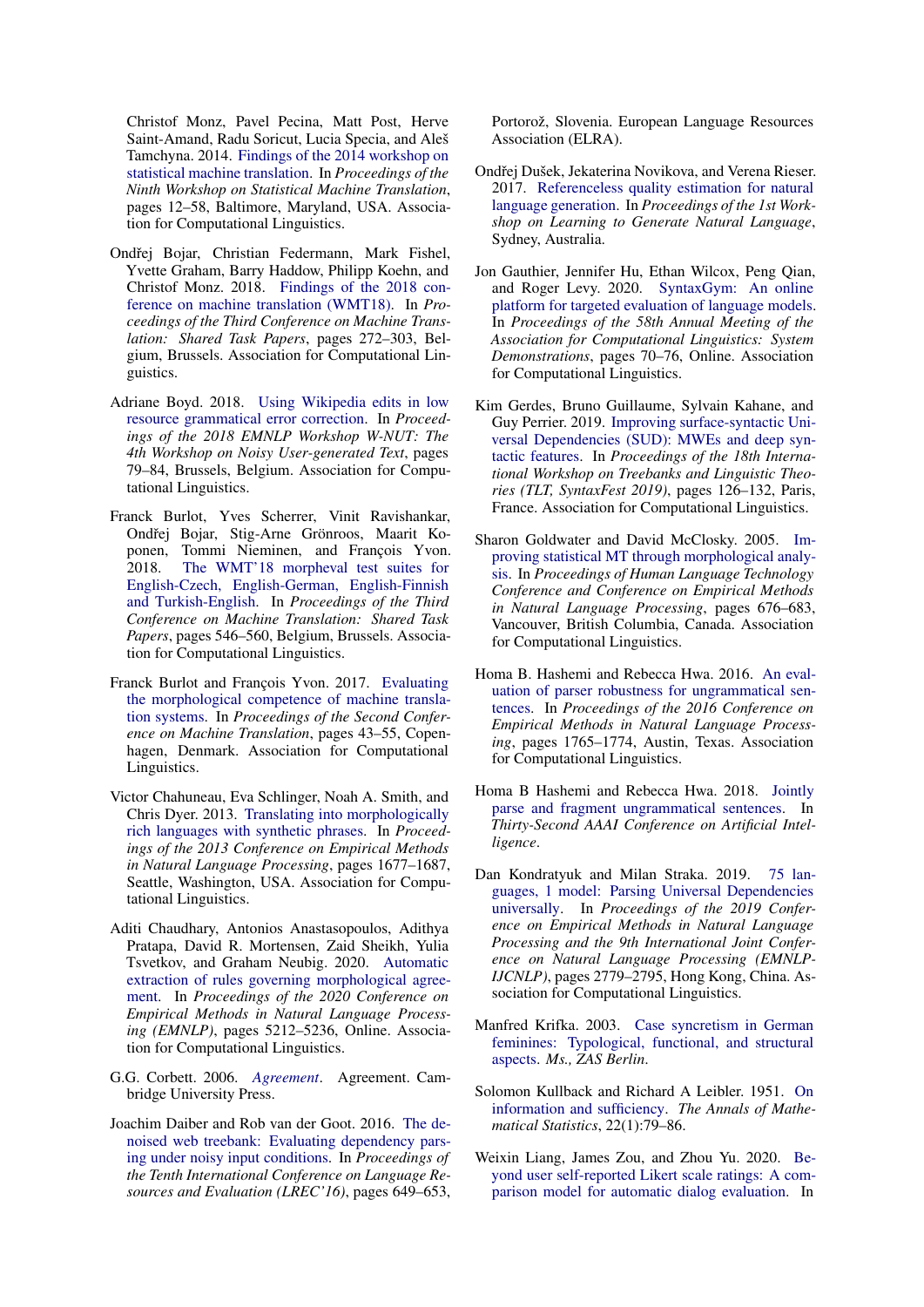*Proceedings of the 58th Annual Meeting of the Association for Computational Linguistics*, pages 1363– 1374, Online. Association for Computational Linguistics.

- <span id="page-10-2"></span>Chin-Yew Lin. 2004. [ROUGE: A package for auto](https://www.aclweb.org/anthology/W04-1013)[matic evaluation of summaries.](https://www.aclweb.org/anthology/W04-1013) In *Text Summarization Branches Out*, pages 74–81, Barcelona, Spain. Association for Computational Linguistics.
- <span id="page-10-14"></span>Qingsong Ma, Ondřej Bojar, and Yvette Graham. 2018. [Results of the WMT18 metrics shared task: Both](https://doi.org/10.18653/v1/W18-6450) [characters and embeddings achieve good perfor](https://doi.org/10.18653/v1/W18-6450)[mance.](https://doi.org/10.18653/v1/W18-6450) In *Proceedings of the Third Conference on Machine Translation: Shared Task Papers*, pages 671–688, Belgium, Brussels. Association for Computational Linguistics.
- <span id="page-10-15"></span>Qingsong Ma, Johnny Wei, Ondřej Bojar, and Yvette Graham. 2019. [Results of the WMT19 metrics](https://doi.org/10.18653/v1/W19-5302) [shared task: Segment-level and strong MT sys](https://doi.org/10.18653/v1/W19-5302)[tems pose big challenges.](https://doi.org/10.18653/v1/W19-5302) In *Proceedings of the Fourth Conference on Machine Translation (Volume 2: Shared Task Papers, Day 1)*, pages 62–90, Florence, Italy. Association for Computational Linguistics.
- <span id="page-10-4"></span>Rebecca Marvin and Tal Linzen. 2018. [Targeted syn](https://doi.org/10.18653/v1/D18-1151)[tactic evaluation of language models.](https://doi.org/10.18653/v1/D18-1151) In *Proceedings of the 2018 Conference on Empirical Methods in Natural Language Processing*, pages 1192–1202, Brussels, Belgium. Association for Computational Linguistics.
- <span id="page-10-16"></span>Nitika Mathur, Timothy Baldwin, and Trevor Cohn. 2020. [Tangled up in BLEU: Reevaluating the eval](https://doi.org/10.18653/v1/2020.acl-main.448)[uation of automatic machine translation evaluation](https://doi.org/10.18653/v1/2020.acl-main.448) [metrics.](https://doi.org/10.18653/v1/2020.acl-main.448) In *Proceedings of the 58th Annual Meeting of the Association for Computational Linguistics*, pages 4984–4997, Online. Association for Computational Linguistics.
- <span id="page-10-8"></span>Arya D. McCarthy, Christo Kirov, Matteo Grella, Amrit Nidhi, Patrick Xia, Kyle Gorman, Ekaterina Vylomova, Sabrina J. Mielke, Garrett Nicolai, Miikka Silfverberg, Timofey Arkhangelskiy, Nataly Krizhanovsky, Andrew Krizhanovsky, Elena Klyachko, Alexey Sorokin, John Mansfield, Valts Ernštreits, Yuval Pinter, Cassandra L. Jacobs, Ryan Cotterell, Mans Hulden, and David Yarowsky. 2020. [UniMorph 3.0: Universal Morphology.](https://www.aclweb.org/anthology/2020.lrec-1.483) In *Proceedings of the 12th Language Resources and Evaluation Conference*, pages 3922–3931, Marseille, France. European Language Resources Association.
- <span id="page-10-9"></span>Arya D. McCarthy, Miikka Silfverberg, Ryan Cotterell, Mans Hulden, and David Yarowsky. 2018. [Marrying](https://doi.org/10.18653/v1/W18-6011) [Universal Dependencies and Universal Morphology.](https://doi.org/10.18653/v1/W18-6011) In *Proceedings of the Second Workshop on Universal Dependencies (UDW 2018)*, pages 91–101, Brussels, Belgium. Association for Computational Linguistics.
- <span id="page-10-11"></span>Marcin Miłkowski. 2010. [Developing an open-source,](https://doi.org/10.1002/spe.971) [rule-based proofreading tool.](https://doi.org/10.1002/spe.971) *Software: Practice and Experience*, 40(7):543–566.
- <span id="page-10-7"></span>Edith A Moravcsik. 1978. *[Agreement. Universals of](https://books.google.com/books?id=5iysAAAAIAAJ) [Human Language. Vol 4., ed. by Joseph H. Green](https://books.google.com/books?id=5iysAAAAIAAJ)[berg, Charles A. Ferguson and Edith Moravcsik](https://books.google.com/books?id=5iysAAAAIAAJ)*. Stanford: Stanford University Press.
- <span id="page-10-5"></span>Aaron Mueller, Garrett Nicolai, Panayiota Petrou-Zeniou, Natalia Talmina, and Tal Linzen. 2020. [Cross-linguistic syntactic evaluation of word predic](https://doi.org/10.18653/v1/2020.acl-main.490)[tion models.](https://doi.org/10.18653/v1/2020.acl-main.490) In *Proceedings of the 58th Annual Meeting of the Association for Computational Linguistics*, pages 5523–5539, Online. Association for Computational Linguistics.
- <span id="page-10-12"></span>Jakub Náplava and Milan Straka. 2019. [Grammati](https://doi.org/10.18653/v1/D19-5545)[cal error correction in low-resource scenarios.](https://doi.org/10.18653/v1/D19-5545) In *Proceedings of the 5th Workshop on Noisy Usergenerated Text (W-NUT 2019)*, pages 346–356, Hong Kong, China. Association for Computational Linguistics.
- <span id="page-10-3"></span>Courtney Napoles, Keisuke Sakaguchi, and Joel Tetreault. 2016. [There's no comparison: Reference](https://doi.org/10.18653/v1/D16-1228)[less evaluation metrics in grammatical error correc](https://doi.org/10.18653/v1/D16-1228)[tion.](https://doi.org/10.18653/v1/D16-1228) In *Proceedings of the 2016 Conference on Empirical Methods in Natural Language Processing*, pages 2109–2115, Austin, Texas. Association for Computational Linguistics.
- <span id="page-10-10"></span>Nathan Ng, Kyra Yee, Alexei Baevski, Myle Ott, Michael Auli, and Sergey Edunov. 2019. [Facebook](https://doi.org/10.18653/v1/W19-5333) [FAIR's WMT19 news translation task submission.](https://doi.org/10.18653/v1/W19-5333) In *Proceedings of the Fourth Conference on Machine Translation (Volume 2: Shared Task Papers, Day 1)*, pages 314–319, Florence, Italy. Association for Computational Linguistics.
- <span id="page-10-6"></span>Joakim Nivre, Marie-Catherine de Marneffe, Filip Ginter, Jan Hajič, Christopher D. Manning, Sampo Pyysalo, Sebastian Schuster, Francis Tyers, and Daniel Zeman. 2020. [Universal Dependencies v2:](https://www.aclweb.org/anthology/2020.lrec-1.497) [An evergrowing multilingual treebank collection.](https://www.aclweb.org/anthology/2020.lrec-1.497) In *Proceedings of the 12th Language Resources and Evaluation Conference*, pages 4034–4043, Marseille, France. European Language Resources Association.
- <span id="page-10-0"></span>Kishore Papineni, Salim Roukos, Todd Ward, and Wei-Jing Zhu. 2002. [Bleu: a method for automatic eval](https://doi.org/10.3115/1073083.1073135)[uation of machine translation.](https://doi.org/10.3115/1073083.1073135) In *Proceedings of the 40th Annual Meeting of the Association for Computational Linguistics*, pages 311–318, Philadelphia, Pennsylvania, USA. Association for Computational Linguistics.
- <span id="page-10-1"></span>Maja Popović. 2015. [chrF: character n-gram F-score](https://doi.org/10.18653/v1/W15-3049) [for automatic MT evaluation.](https://doi.org/10.18653/v1/W15-3049) In *Proceedings of the Tenth Workshop on Statistical Machine Translation*, pages 392–395, Lisbon, Portugal. Association for Computational Linguistics.
- <span id="page-10-13"></span>Maja Popovic, Adrià de Gispert, Deepa Gupta, Pa- ´ trik Lambert, Hermann Ney, José B. Mariño, Marcello Federico, and Rafael Banchs. 2006. [Morpho](https://www.aclweb.org/anthology/W06-3101)[syntactic information for automatic error analysis of](https://www.aclweb.org/anthology/W06-3101)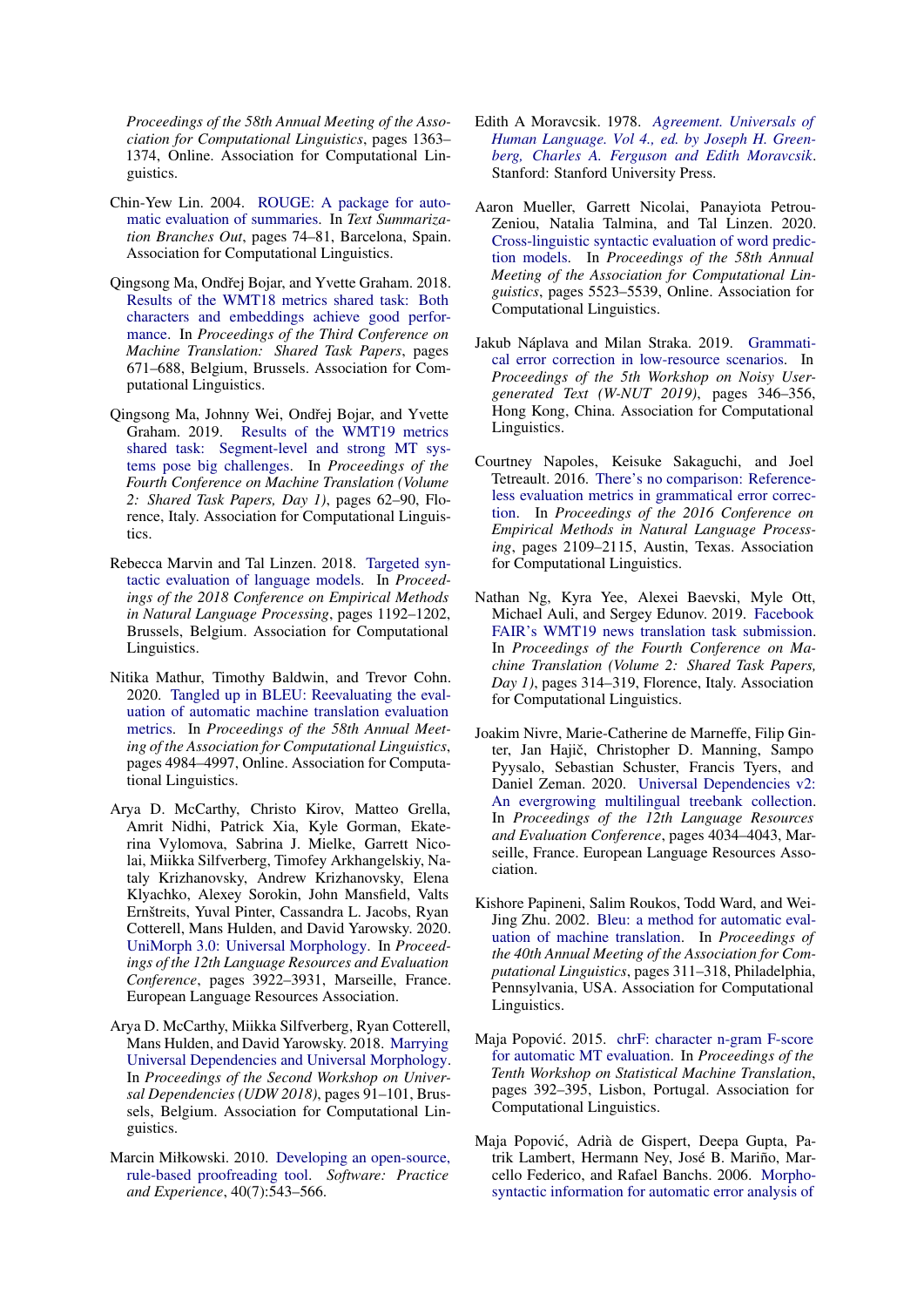[statistical machine translation output.](https://www.aclweb.org/anthology/W06-3101) In *Proceedings on the Workshop on Statistical Machine Translation*, pages 1–6, New York City. Association for Computational Linguistics.

- <span id="page-11-6"></span>Peng Qi, Yuhao Zhang, Yuhui Zhang, Jason Bolton, and Christopher D. Manning. 2020. [Stanza: A](https://doi.org/10.18653/v1/2020.acl-demos.14) [python natural language processing toolkit for many](https://doi.org/10.18653/v1/2020.acl-demos.14) [human languages.](https://doi.org/10.18653/v1/2020.acl-demos.14) In *Proceedings of the 58th Annual Meeting of the Association for Computational Linguistics: System Demonstrations*, pages 101– 108, Online. Association for Computational Linguistics.
- <span id="page-11-9"></span>Alla Rozovskaya and Dan Roth. 2019. [Grammar error](https://doi.org/10.1162/tacl_a_00251) [correction in morphologically rich languages: The](https://doi.org/10.1162/tacl_a_00251) [case of Russian.](https://doi.org/10.1162/tacl_a_00251) *Transactions of the Association for Computational Linguistics*, 7:1–17.
- <span id="page-11-0"></span>Keisuke Sakaguchi, Courtney Napoles, Matt Post, and Joel Tetreault. 2016. [Reassessing the goals of gram](https://doi.org/10.1162/tacl_a_00091)[matical error correction: Fluency instead of gram](https://doi.org/10.1162/tacl_a_00091)[maticality.](https://doi.org/10.1162/tacl_a_00091) *Transactions of the Association for Computational Linguistics*, 4:169–182.
- <span id="page-11-4"></span>Keisuke Sakaguchi, Matt Post, and Benjamin Van Durme. 2017. [Error-repair dependency parsing](https://doi.org/10.18653/v1/P17-2030) [for ungrammatical texts.](https://doi.org/10.18653/v1/P17-2030) In *Proceedings of the 55th Annual Meeting of the Association for Computational Linguistics (Volume 2: Short Papers)*, pages 189–195, Vancouver, Canada. Association for Computational Linguistics.
- <span id="page-11-3"></span>Rico Sennrich. 2017. [How grammatical is character](https://www.aclweb.org/anthology/E17-2060)[level neural machine translation? assessing MT qual](https://www.aclweb.org/anthology/E17-2060)[ity with contrastive translation pairs.](https://www.aclweb.org/anthology/E17-2060) In *Proceedings of the 15th Conference of the European Chapter of the Association for Computational Linguistics: Volume 2, Short Papers*, pages 376–382, Valencia, Spain. Association for Computational Linguistics.
- <span id="page-11-12"></span>Rico Sennrich, Barry Haddow, and Alexandra Birch. 2016. [Neural machine translation of rare words](https://doi.org/10.18653/v1/P16-1162) [with subword units.](https://doi.org/10.18653/v1/P16-1162) In *Proceedings of the 54th Annual Meeting of the Association for Computational Linguistics (Volume 1: Long Papers)*, pages 1715– 1725, Berlin, Germany. Association for Computational Linguistics.
- <span id="page-11-1"></span>Lucia Specia, Dhwaj Raj, and Marco Turchi. 2010. [Ma](https://link.springer.com/article/10.1007/s10590-010-9077-2)[chine translation evaluation versus quality estima](https://link.springer.com/article/10.1007/s10590-010-9077-2)[tion.](https://link.springer.com/article/10.1007/s10590-010-9077-2) *Machine translation*, 24(1):39–50.
- <span id="page-11-8"></span>Milan Straka and Jana Straková. 2017. [Tokenizing,](https://doi.org/10.18653/v1/K17-3009) [POS tagging, lemmatizing and parsing UD 2.0 with](https://doi.org/10.18653/v1/K17-3009) [UDPipe.](https://doi.org/10.18653/v1/K17-3009) In *Proceedings of the CoNLL 2017 Shared Task: Multilingual Parsing from Raw Text to Universal Dependencies*, pages 88–99, Vancouver, Canada. Association for Computational Linguistics.
- <span id="page-11-5"></span>John Sylak-Glassman. 2016. [The Composition and](https://unimorph.github.io/doc/unimorph-schema.pdf) [Use of the Universal Morphological Feature Schema](https://unimorph.github.io/doc/unimorph-schema.pdf) [\(Unimorph Schema\).](https://unimorph.github.io/doc/unimorph-schema.pdf)
- <span id="page-11-10"></span>Oleksiy Syvokon and Olena Nahorna. 2021. [UA-GEC:](http://arxiv.org/abs/2103.16997) [Grammatical error correction and fluency corpus for](http://arxiv.org/abs/2103.16997) [the ukrainian language.](http://arxiv.org/abs/2103.16997)
- <span id="page-11-7"></span>Samson Tan, Shafiq Joty, Min-Yen Kan, and Richard Socher. 2020. [It's morphin' time! Combating](https://doi.org/10.18653/v1/2020.acl-main.263) [linguistic discrimination with inflectional perturba](https://doi.org/10.18653/v1/2020.acl-main.263)[tions.](https://doi.org/10.18653/v1/2020.acl-main.263) In *Proceedings of the 58th Annual Meeting of the Association for Computational Linguistics*, pages 2920–2935, Online. Association for Computational Linguistics.
- <span id="page-11-11"></span>Kristina Toutanova, Hisami Suzuki, and Achim Ruopp. 2008. [Applying morphology generation models to](https://www.aclweb.org/anthology/P08-1059) [machine translation.](https://www.aclweb.org/anthology/P08-1059) In *Proceedings of ACL-08: HLT*, pages 514–522, Columbus, Ohio. Association for Computational Linguistics.
- <span id="page-11-13"></span>Reut Tsarfaty, Dan Bareket, Stav Klein, and Amit Seker. 2020. [From SPMRL to NMRL: What did](https://doi.org/10.18653/v1/2020.acl-main.660) [we learn \(and unlearn\) in a decade of parsing](https://doi.org/10.18653/v1/2020.acl-main.660) [morphologically-rich languages \(MRLs\)?](https://doi.org/10.18653/v1/2020.acl-main.660) In *Proceedings of the 58th Annual Meeting of the Association for Computational Linguistics*, pages 7396– 7408, Online. Association for Computational Linguistics.
- <span id="page-11-2"></span>Alex Warstadt, Amanpreet Singh, and Samuel R Bowman. 2019. [Neural network acceptability judgments.](https://www.mitpressjournals.org/doi/pdf/10.1162/tacl_a_00290) *Transactions of the Association for Computational Linguistics*, 7:625–641.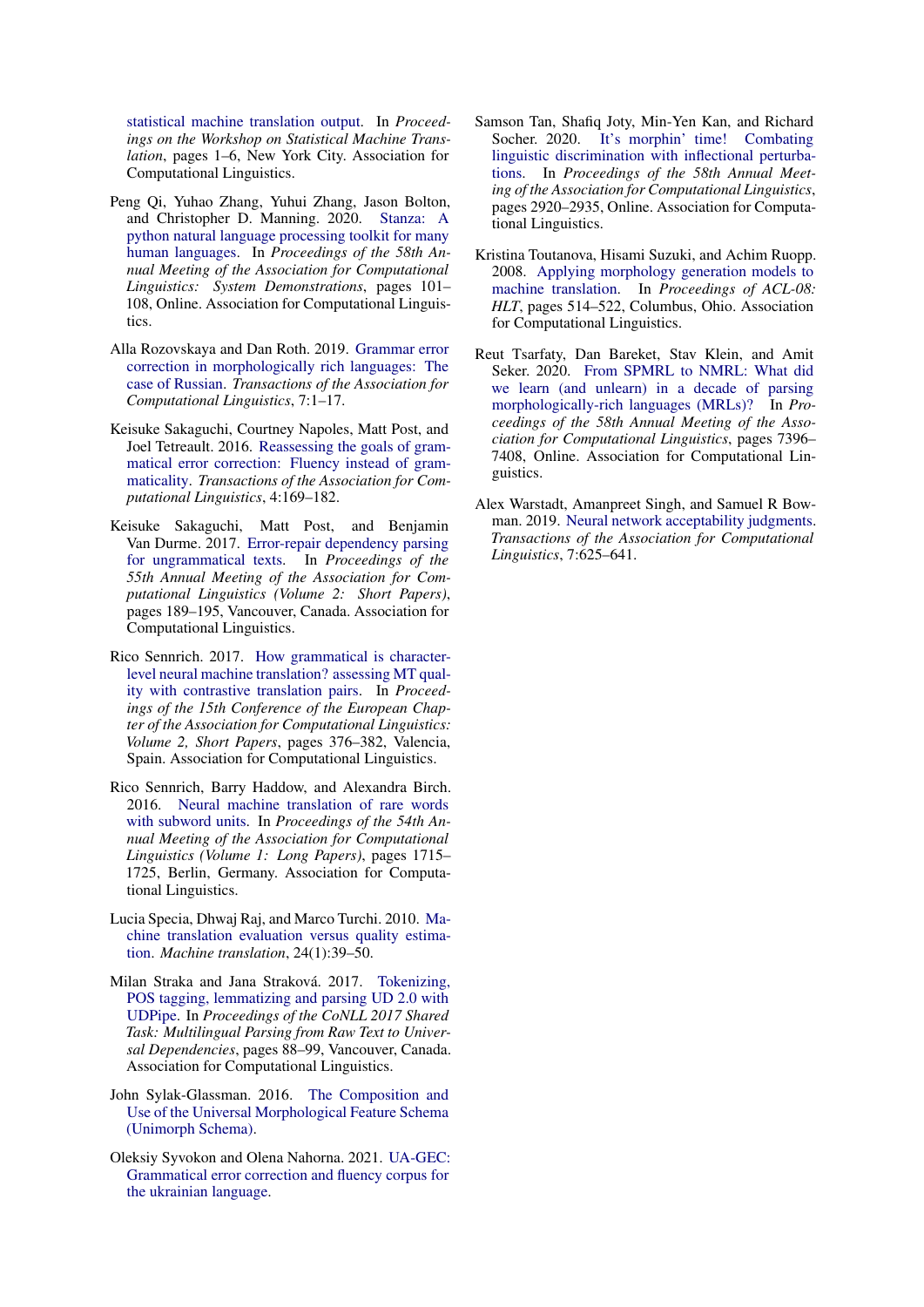## A Appendix

### <span id="page-12-0"></span>A.1 Comparison of UD and SUD

A comparison of the UD and SUD trees for the German sentence from [Figure 1](#page-0-3) is presented in [Figure 7.](#page-12-5) Unlike the UD parse, the SUD parse directly links the PRON and AUX, allowing for an easy inference of relevant morphosyntactic rules.

<span id="page-12-5"></span>

Figure 7: The SUD tree (below) for the sentence "Ich werde lange Bücher lesen" links the auxiliary verb "werde" with its subject "Ich" capturing an agreement rule not present in the UD tree (above).

## <span id="page-12-1"></span>A.2 Robust parsing

We proposed a methodology to utilize UniMorph dictionaries to add morphology-related noise into UD treebanks. Sometimes, the amount of noise we can add is limited by the number of available paradigms in UniMorph. For example, the Turkish dictionary contains just 3.5k paradigms as compared to 28k in Russian, and we could only corrupt about 55% of the Turkish sentences.

#### <span id="page-12-2"></span>A.3 GEC datasets

In our evaluation on GEC, we only select morphology-related errors in German and Russian GEC datasets. Specifically, we use all errors of the type  $\langle POS\rangle$ :form from German Falko-MERLIN GEC corpus. In the Russian RULEC-GEC dataset, we select errors of types Case (Noun, Adj), Number (Noun, Verb, Adj), Gender (Noun, Adj), Person (Verb), Aspect (Verb), Voice (Verb), Tense (Verb), Other (Noun, Verb, Adj) and word form.

The methodology for computing the precision and recall in our GEC evaluation (from [Table 2\)](#page-5-2) is presented in [algorithm 1.](#page-12-3)

#### <span id="page-12-4"></span>A.4 GEC evaluation

Comparison with Other Metrics We additionally present a comparison of L'AMBRE to other metrics that capture fluency and/or grammatical wellformedness. One metric is perplexity, computed

Algorithm 1: GEC using extracted morphosyntactic rules.

 $H(t)$ ,  $G(t)$ : estimated and gold error in token t

 $h^{(t)}$ ,  $D^{(t)}$ : head and dependents of token t  $f_r(h^{(t)}, t)$ : rule r is satisfied in the dependency link between t and  $h^{(t)}$ 

<span id="page-12-3"></span>

|                         | <b>Result:</b> $P = \frac{tp}{tp+fp}, R = \frac{tp}{tp+fn}$                  |  |  |  |
|-------------------------|------------------------------------------------------------------------------|--|--|--|
| $\mathbf{1}$            | $tp, fp, fn = 0, 0, 0;$                                                      |  |  |  |
| $\overline{2}$          | for sent in doc do                                                           |  |  |  |
| 3                       | for t in sent do                                                             |  |  |  |
| $\overline{\mathbf{4}}$ | $E(t) = \left\{ t^* : \neg f_r(t^*, t), \forall t^* \in \mathbb{R} \right\}$ |  |  |  |
|                         | $h^{(t)} \cup D^{(t)}$ ;                                                     |  |  |  |
| 5                       | $H(t) = len(E(t)) > 0;$                                                      |  |  |  |
| 6                       | if $H(t)$ then                                                               |  |  |  |
| 7                       | if $G(t)$ then                                                               |  |  |  |
| 8                       | $tp += 1$ ;                                                                  |  |  |  |
| 9                       | else                                                                         |  |  |  |
| 10                      | for $t^*$ in $E(t)$ do                                                       |  |  |  |
| 11                      | if $\neg G(t^*)$ then                                                        |  |  |  |
| 12                      | $f p \rightleftharpoons 0.5 ;$                                               |  |  |  |
| 13                      | end                                                                          |  |  |  |
| 14                      | end                                                                          |  |  |  |
| 15                      | end                                                                          |  |  |  |
| 16                      | end                                                                          |  |  |  |
| 17                      | if $G(t) \wedge \neg H(t)$ then                                              |  |  |  |
| 18                      | $fn == 1;$                                                                   |  |  |  |
| 19                      | end                                                                          |  |  |  |
| 20                      | end                                                                          |  |  |  |
| 21                      | end                                                                          |  |  |  |
|                         |                                                                              |  |  |  |

by large language models (LM). Specifically, we use transformer-based LMs [\(Ng et al.,](#page-10-10) [2019\)](#page-10-10). Second, we use a grammaticality-based metric (GBM) [\(Napoles et al.,](#page-10-3) [2016\)](#page-10-3) that relies on the open-source Language Tool [\(Miłkowski,](#page-10-11) [2010\)](#page-10-11). Language Tool is a widely-used rule-based proofreading software used to detect sentence-level errors. GBM measures error count rate as  $1 - \frac{\text{\#errors}}{\text{\# tokens}}$ .

To provide a fair comparison of these three methods, we first reframe the GEI task into an acceptability judgment task. Given a source sentence from GEC corpus, we prepare four variants using the annotations provided with the corpus, 1. source sentence itself (no corrections made), 2. morphcorrected sentence (only morphology related corrections are made), 3. rest-corrected sentence (only non-morphology related corrections are made), and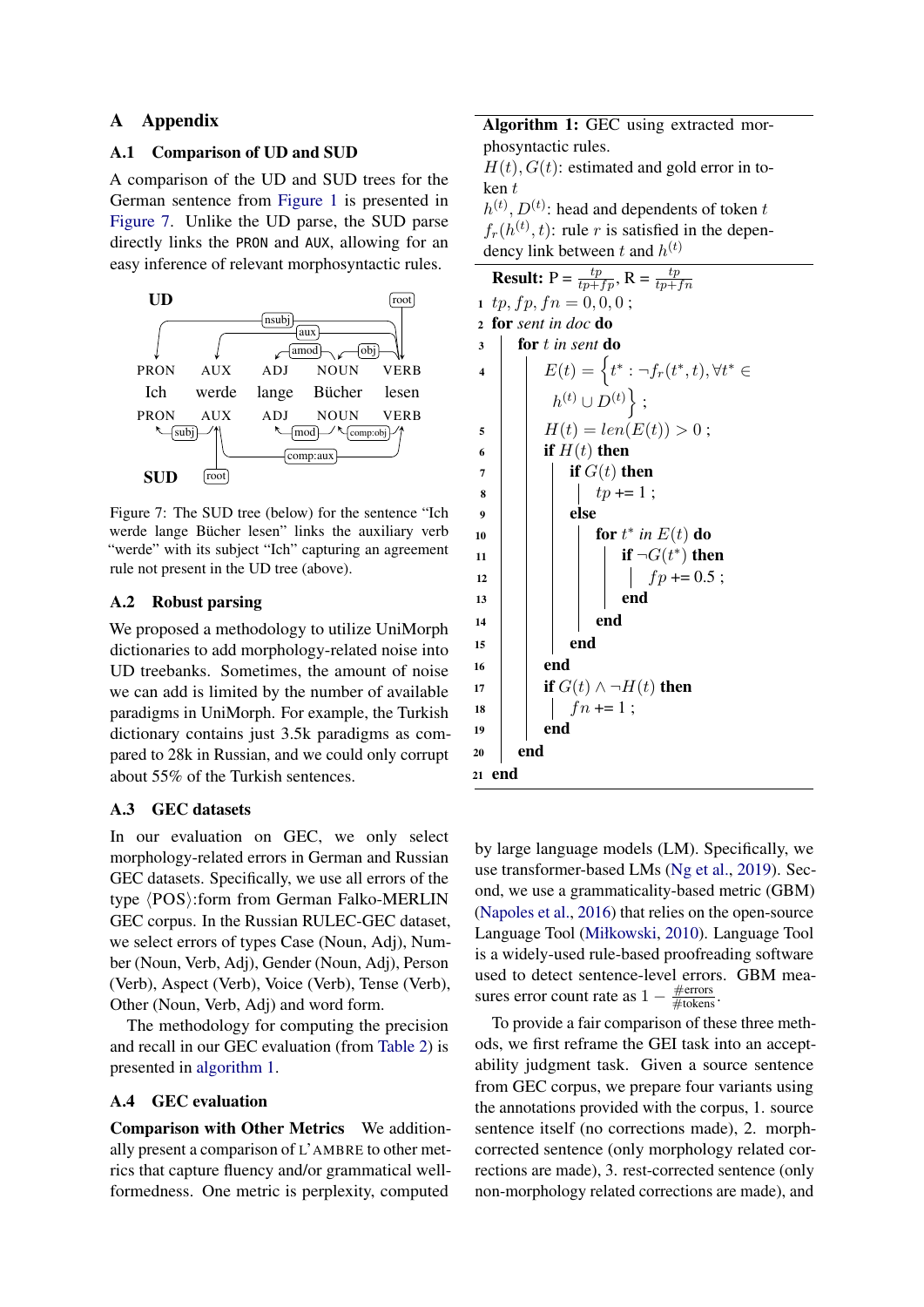<span id="page-13-0"></span>

| Contrast               | $L'$ AMBRE | <b>GBM PPL</b> |      |
|------------------------|------------|----------------|------|
| German                 |            |                |      |
| (src, tgt)             | 0.30(0.28) | 0.63           | 0.95 |
| (src, morph-corrected) | 0.31(0.29) | 0.32           | 0.70 |
| (src, rest-corrected)  | 0.21(0.19) | 0.61           | 0.92 |
| (morph-corrected, tgt) | 0.20(0.18) | 0.62           | 0.96 |
| (rest-corrected, tgt)  | 0.41(0.39) | 0.47           | 0.97 |
| <b>Russian</b>         |            |                |      |
| (src, tgt)             | 0.21(0.20) | 0.40           | 0.94 |
| (src, morph-corrected) | 0.24(0.22) | 0.14           | 0.74 |
| (src, rest-corrected)  | 0.12(0.12) | 0.43           | 0.88 |
| (morph-corrected, tgt) | 0.18(0.16) | 0.46           | 0.95 |
| (rest-corrected, tgt)  | 0.35(0.33) | 0.18           | 0.94 |

Table 4: Accuracy results for L'AMBRE, grammaticality-based metric (GBM), and perplexity (PPL) on various contrastive acceptability judgments on German and Russian GEC (*test* splits). Best score is in bold, and the second best score is underlined. Numbers in parentheses are obtained by using original Stanza parsers instead of the proposed robust parsers.

4. target sentence (all corrections made).

To evaluate the effectiveness of the three metrics, we make 5 contrastive comparisons as shown in [Table 4.](#page-13-0) For instance, in the comparison (src, tgt),  $\forall$  src  $\neq$  tgt, we check if L'AMBRE(src)  $\langle$  L'AMBRE(tgt), GBM(src)  $\langle$  GBM(tgt) and  $PPL(\text{src}) > PPL(\text{tgt})$ .<sup>[22](#page-13-2)</sup> [Table 4](#page-13-0) presents the accuracy results across the 5 contrastive pairs on the *test* splits of German and Russian GEC corpora. Overall, perplexity performs much better than the other metrics across all pairs. However, unlike GBM and L'AMBRE, perplexity doesn't provide error diagnosis, with no feedback on incorrect grammatical rules. Between L'AMBRE and GBM, former is competitive or better at two pairs, (src, morph-corrected) and (rest-corrected, tgt), whereas the latter does better at two other pairs, (src, restcorrected), (morph-corrected, tgt). These results indicate that the proposed metric, L'AMBRE, is good at capturing morpho-syntactic rules necessary for grammatical correctness (especially in Russian), and the more complex GBM does better at other fluency related rules. Additionally, we observed clear improvements by using our proposed robust parsers ([§4\)](#page-3-0) over the original stanza parsers.

In our re-implementation of the GBM, we fol-

low the prior work [\(Napoles et al.,](#page-10-3) [2016\)](#page-10-3) and utilize Language Tool (LT) for error detection. We use LT for two languages, German (de-DE: Germany) and Russian (ru-RU). The source sentences in both the GEC corpora are pre-tokenized, therefore, we skip whitespace-based rules while using LT. For Russian, we remove whitespace-based rules corresponding to comma, punctuation and hypen. For German, we remove whitespace-based rules corresponding to quotation mark, exclamation mark, unit spaces, comma and parentheses. In the German GEC test split, the total counts of each contrastive pairs  $(x, y)$  with sent $(x) \neq$ sent(y), (src, tgt): 1791, (src, morph-corrected): 1169, (src, rest-corrected): 1646, (morph-corrected, tgt): 1582, and (rest-corrected, tgt): 831. In the Russian GEC split, the total counts of each contrastive pairs  $(x, y)$  with sent $(x) \neq$  sent $(y)$ , (src, tgt): 2381, (src, morph-corrected): 1405, (src, restcorrected): 2005, (morph-corrected, tgt): 1913, and (rest-corrected, tgt): 1148.

#### <span id="page-13-1"></span>A.5 WMT Correlation Studies

<span id="page-13-3"></span>

| English $\rightarrow$ : #sys <sup>†</sup> |    | $r_{agree}$ | $r_{as}$ | $r_{agree} \cup r_{as}$ |
|-------------------------------------------|----|-------------|----------|-------------------------|
| WMT'18                                    |    |             |          |                         |
| Czech-                                    | 5  | 0.91        | 0.78     | 0.84                    |
| German                                    | 12 | 0.07        | $-0.10$  | $-0.06$                 |
| Estonian                                  | 12 | 0.83        | 0.62     | 0.68                    |
| Finnish                                   | 12 | 0.96        | 0.77     | 0.86                    |
| Russian                                   | 7  | 0.71        | 0.89     | 0.86                    |
| Turkish                                   | 7  | 0.64        | $-0.31$  | 0.58                    |
| WMT'19                                    |    |             |          |                         |
| Czech 11                                  |    | 0.89        | 0.70     | 0.80                    |
| German 20                                 |    | 0.14        | 0.13     | 0.16                    |
| Finnish                                   | 12 | 0.87        | 0.82     | 0.85                    |
| Russian                                   | 11 | 0.70        | 0.45     | 0.57                    |

Table 5: With a few exceptions, our grammar-based metrics correlate well with human evaluations of WMT18 and WMT19 systems. (Pearson's r against Zscores). †:we remove outlier systems following [Mathur](#page-10-16) [et al.](#page-10-16) [\(2020\)](#page-10-16). Results using robust Stanza parsers.

Correlation with Human z-scores: In [Table 5](#page-13-3) we present a detailed account of the Pearson's r correlations between human z-scores and L'AMBRE for systems in WMT'18 and WMT'19. We also present the correlations with original Stanza parsers in [Table 6.](#page-14-1) In [Figure 11](#page-18-0) and [Figure 12,](#page-19-0) we present the scatter plots comparing human z-scores and L'AMBRE for WMT'18 and WMT'19 respectively.

<span id="page-13-2"></span><sup>&</sup>lt;sup>22</sup>These strict inequalities allow us to capture limitations of rule-based methods. An error might be undetectable if the corresponding rule is absent in the method's rule set.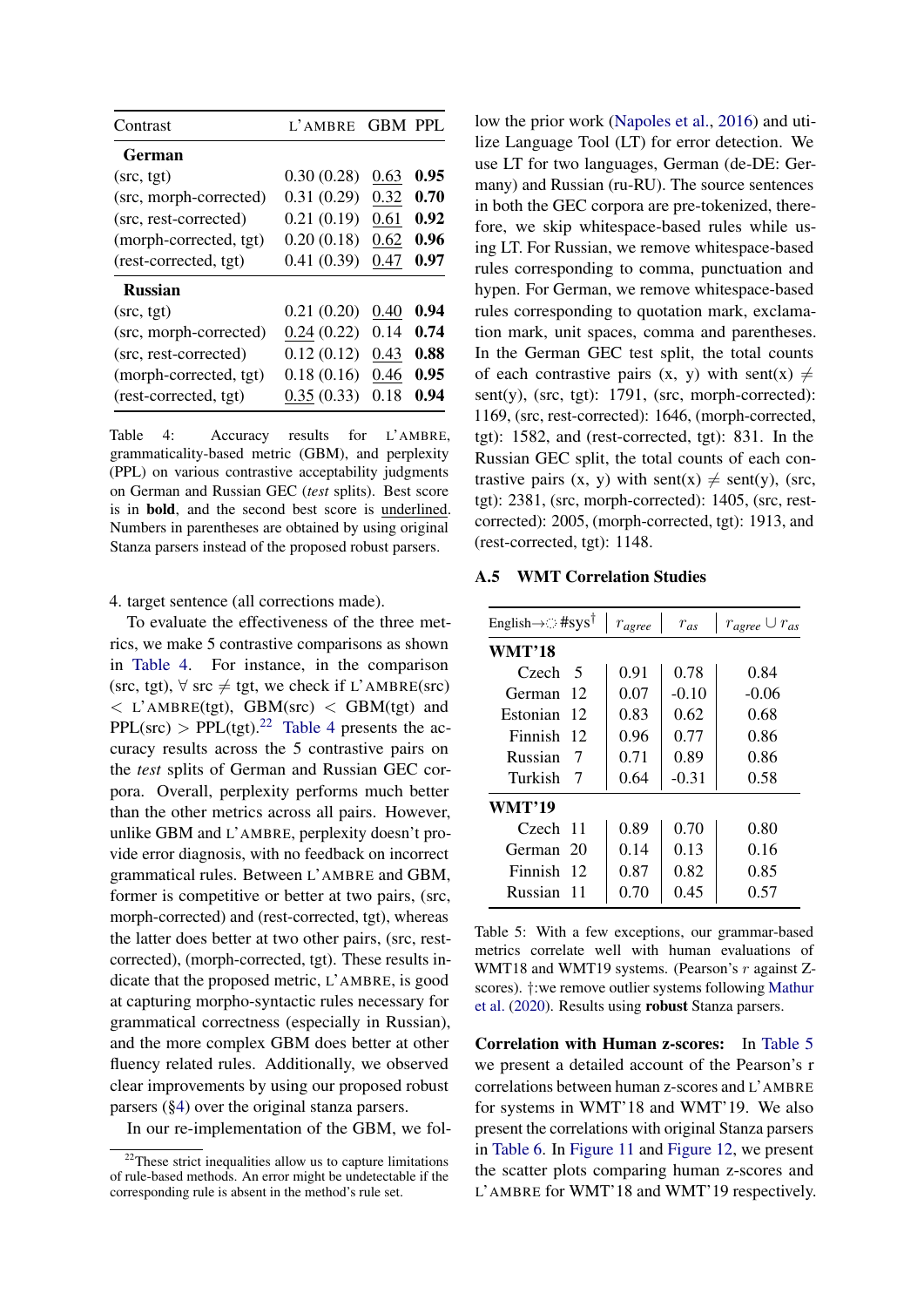<span id="page-14-1"></span>

| English $\rightarrow$ : #sys <sup>†</sup> |    | $r_{agree}$ | $r_{as}$ | $r_{agree} \cup r_{as}$ |  |
|-------------------------------------------|----|-------------|----------|-------------------------|--|
| <b>WMT'18</b>                             |    |             |          |                         |  |
| Czech 5                                   |    | 0.88        | 0.85     | 0.87                    |  |
| German                                    | 12 | $-0.08$     | 0.02     | 0.04                    |  |
| Estonian                                  | 12 | 0.84        | 0.68     | 0.74                    |  |
| Finnish                                   | 12 | 0.96        | 0.73     | 0.85                    |  |
| Russian                                   | 7  | 0.66        | 0.84     | 0.90                    |  |
| Turkish                                   | 7  | 0.64        | $-0.86$  | 0.51                    |  |
| WMT'19                                    |    |             |          |                         |  |
| Czech 11                                  |    | 0.86        | 0.46     | 0.63                    |  |
| German                                    | 20 | 0.44        | 0.10     | 0.17                    |  |
| Finnish                                   | 12 | 0.85        | 0.81     | 0.84                    |  |
| Russian 11                                |    | 0.74        | 0.58     | 0.69                    |  |

Table 6: Correlations with human evaluations of WMT18 and WMT19 systems. (Pearson's  $r$  against Zscores). †:we remove outlier systems following [Mathur](#page-10-16) [et al.](#page-10-16) [\(2020\)](#page-10-16). Results using original Stanza parsers.

Correlation with other metrics In [Table 7](#page-14-2) we present a comparison of L'AMBRE with BLEU [\(Pa](#page-10-0)[pineni et al.,](#page-10-0) [2002\)](#page-10-0) and chrF (Popović, [2015\)](#page-10-1). In [Figure 9](#page-16-0) and [Figure 10,](#page-17-0) we present scatter plots comparing perplexity and L'AMBRE for WMT systems from WMT'14 to WMT'19. To use perplexity as a corpus fluency measure, we first compute perplexity of each output translation and then take an average over all sentences in the target test set to obtain a corpus perplexity score for each WMT system. On most occasions, as expected, we see a negative correlation between perplexity and L'AMBRE, more strongly in Russian than in German.

#### <span id="page-14-0"></span>A.6 Diachronic analysis of WMT systems

[Figure 8a](#page-15-0) presents a diachronic study of WMT systems for Czech, Finnish, and Turkish using L'AMBRE. [Figure 8b](#page-15-0) shows the morpho-syntactic rule specific trends for Russian WMT.

## A.7 Rule Extraction Statistics

For extracting agreement (r*agree*), case assignment and verb form choice (r*as*) rules, we use the largest available treebank for the language from SUD. [Ta](#page-14-3)[ble 8](#page-14-3) presents the rule counts for the languages discussed in this paper.

### A.8 Reproducibility Checklist

## A.8.1 Model Training

For training robust dependency parsers, we use the training infrastructure provided by Stanza au-

<span id="page-14-2"></span>

| English $\rightarrow$ : #sys <sup>†</sup> | <b>BLEU</b> | chrF |  |  |  |
|-------------------------------------------|-------------|------|--|--|--|
| WMT'18                                    |             |      |  |  |  |
| Czech<br>5                                | 0.83        | 0.81 |  |  |  |
| 12<br>German                              | 0.18        | 0.14 |  |  |  |
| 12<br>Estonian                            | 0.75        | 0.66 |  |  |  |
| Finnish<br>12                             | 0.89        | 0.86 |  |  |  |
| Russian<br>7                              | 0.85        | 0.84 |  |  |  |
| Turkish<br>7                              | 0.61        | 0.66 |  |  |  |
| WMT'19                                    |             |      |  |  |  |
| Czech<br>11                               | 0.85        | 0.83 |  |  |  |
| 20<br>German                              | 0.01        | 0.01 |  |  |  |
| Finnish<br>12                             | 0.86        | 0.85 |  |  |  |
| Russian<br>11                             | 0.65        | 0.53 |  |  |  |

Table 7: Correlations with BLEU, chrF for WMT'18 and WMT'19 systems using all the rules. (Pearson's r against L'AMBRE). †:we remove outlier systems following [Mathur et al.](#page-10-16) [\(2020\)](#page-10-16). Results using robust Stanza parsers.

<span id="page-14-3"></span>

| Treebank          | # $r_{agree}$ | # $r_{as}$ |
|-------------------|---------------|------------|
| Czech-PDT         | 28            | 33         |
| German-HDT        | 30            | 23         |
| Greek-GDT         | 11            | 12         |
| Estonian-EDT      | 22            | 31         |
| Finnish-TDT       | 19            | 35         |
| Russian-SynTagRus | 25            | 35         |
| Turkish-IMST      | 32            |            |

Table 8: Statistics of rules extracted from SUD treebanks.

thors.[23](#page-14-4) We use the same set of language-specific hyperparameters as the original Stanza parsers and taggers. All our training is performed on a single GeForce RTX 2080 GPU.

## A.8.2 Resources

In this work we use WMT metrics dataset,  $24$  WMT human evaluation scores,  $25$  SUD treebanks,  $26$ UD2SUD converter.[27](#page-14-8)

<span id="page-14-4"></span><sup>23</sup>[https://stanfordnlp.github.io/stanza/training.](https://stanfordnlp.github.io/stanza/training.html) [html](https://stanfordnlp.github.io/stanza/training.html)

<span id="page-14-5"></span><sup>24</sup><http://www.statmt.org/wmt19/metrics-task.html>

<span id="page-14-6"></span><sup>25</sup><http://www.statmt.org/wmt19/results.html>

<span id="page-14-7"></span><sup>26</sup><https://surfacesyntacticud.github.io/data/>

<span id="page-14-8"></span><sup>27</sup><https://github.com/surfacesyntacticud/tools>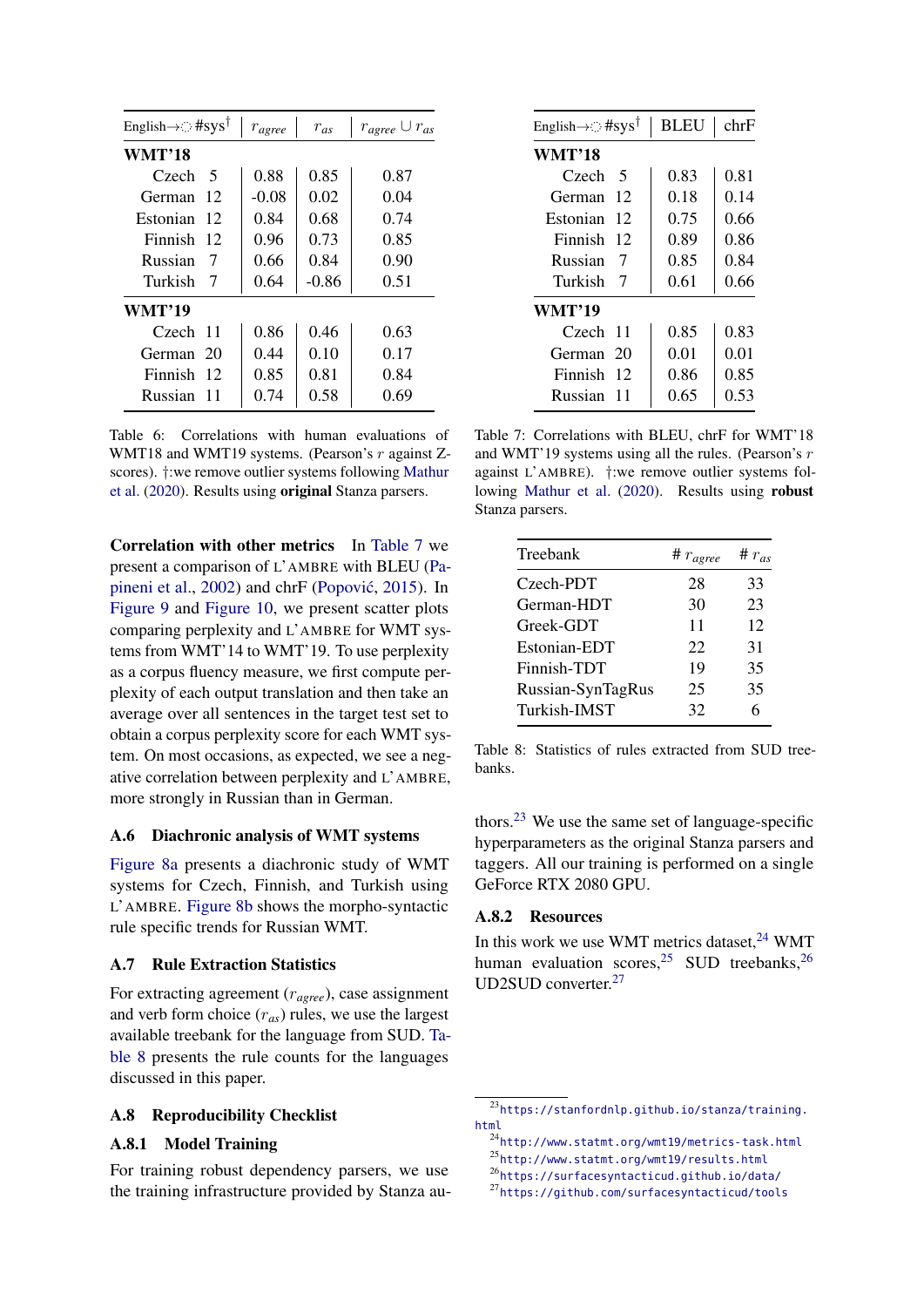<span id="page-15-0"></span>

(a) A diachronic study of grammatical well-formedness of WMT English $\rightarrow$ X systems' outputs. The systems in general are becoming more fluent with very passing year. In the last two years the best systems produce as well-formed outputs as the reference translations.

(b) Diachronic analysis of additional agreement ( $r_{agree}$ ) and argument structure  $(r_{as})$  rules in Russian WMT. We report the *median* well-formedness score for each WMT year.

Figure 8: Diachronic study of the grammatical well-formedness of WMT systems.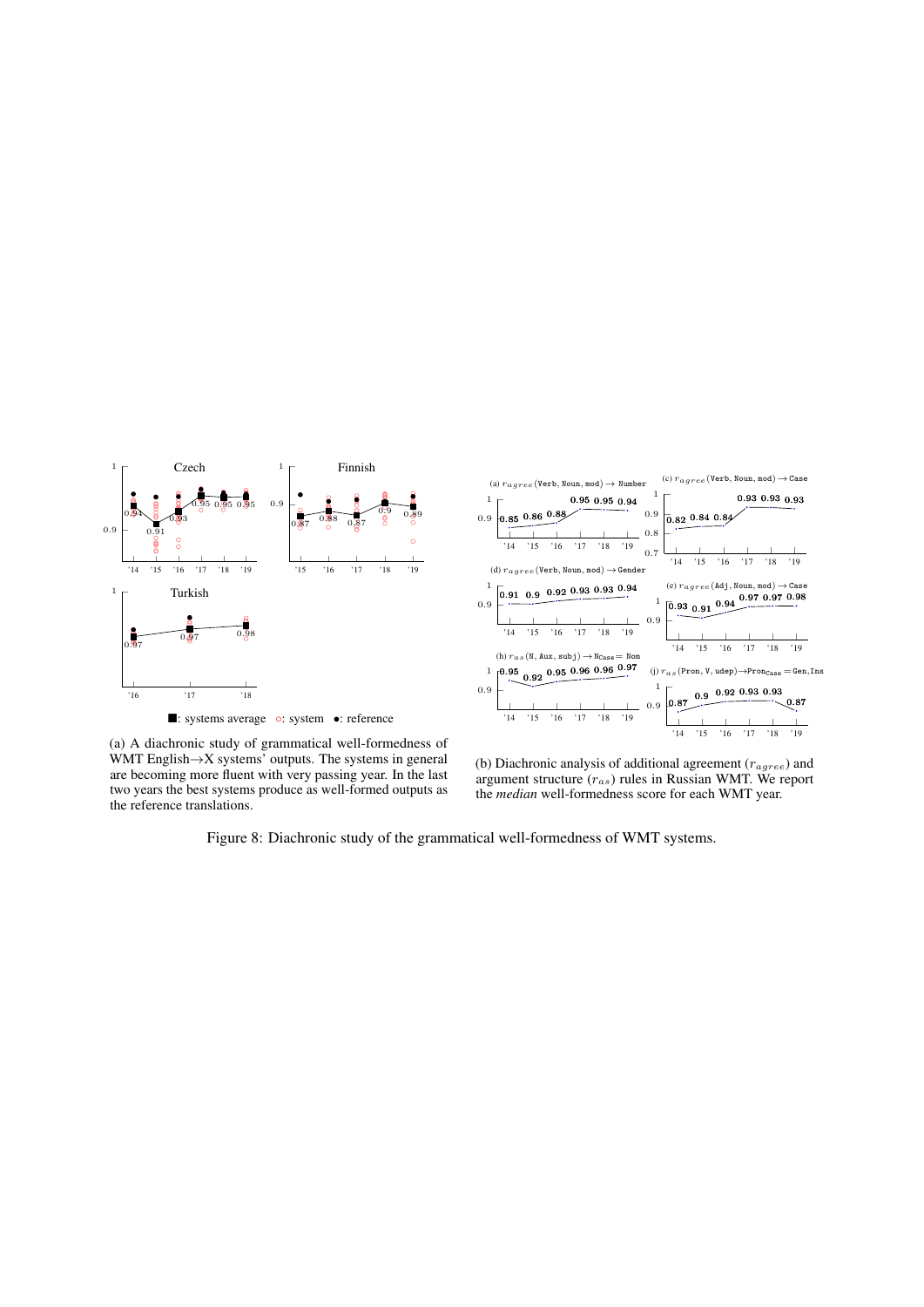<span id="page-16-0"></span>

Figure 9: Scatter plot of perplexity and L'AMBRE for German WMT systems from WMT'14→'19. High L'AMBRE and low perplexity indicate better systems. As expected, we see a negative correlation between the two metrics for WMT'15, WMT'17, and WMT'18. But for WMT'14, WMT'16, and WMT'19, we see positive correlations, indicating potential limitations of our metric.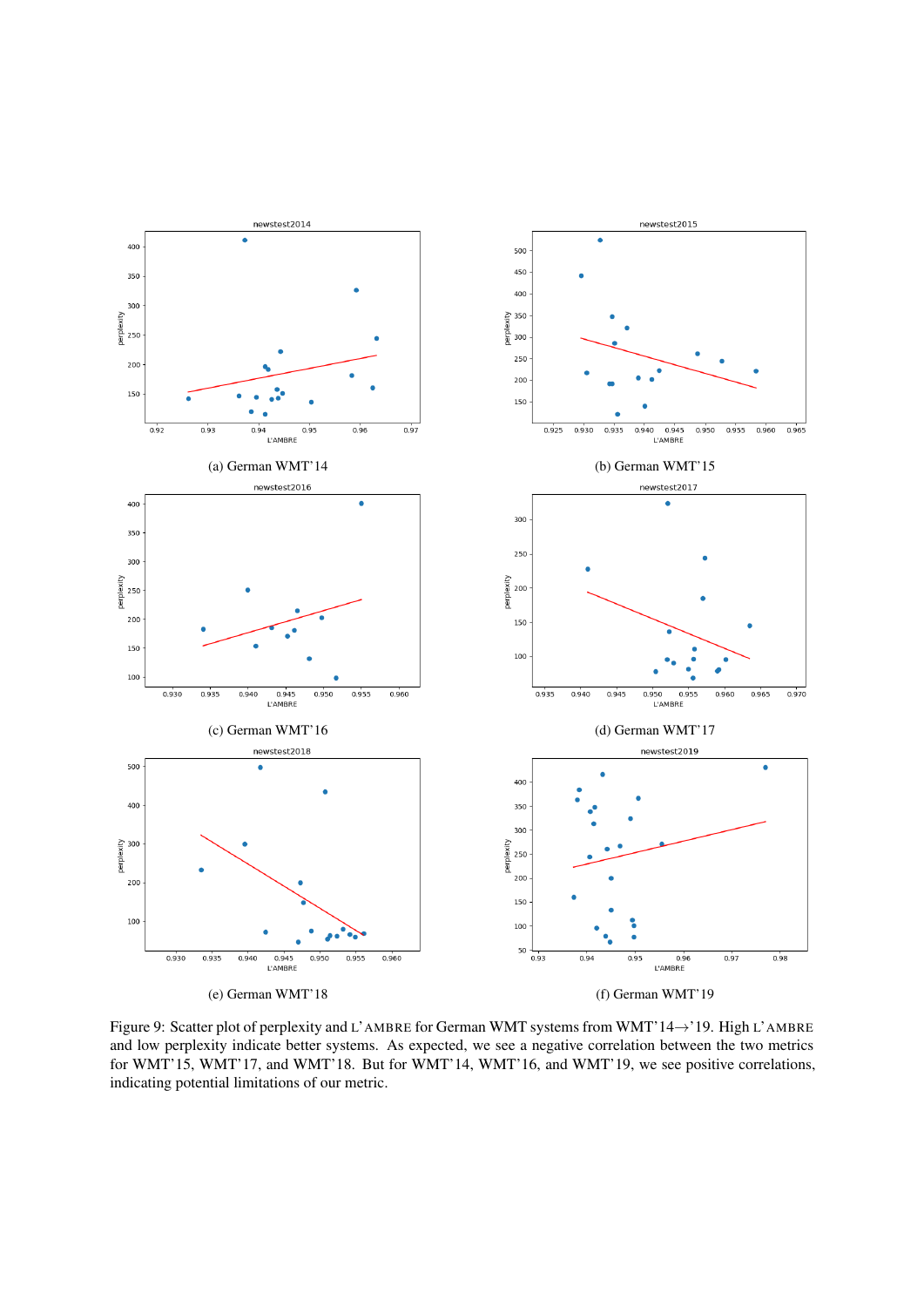<span id="page-17-0"></span>

Figure 10: Scatter plot of perplexity and L'AMBRE for Russian WMT systems from WMT'14-'19. High L'AMBRE and low perplexity indicate better systems. As expected, we see negative correlation between the two metrics across the years.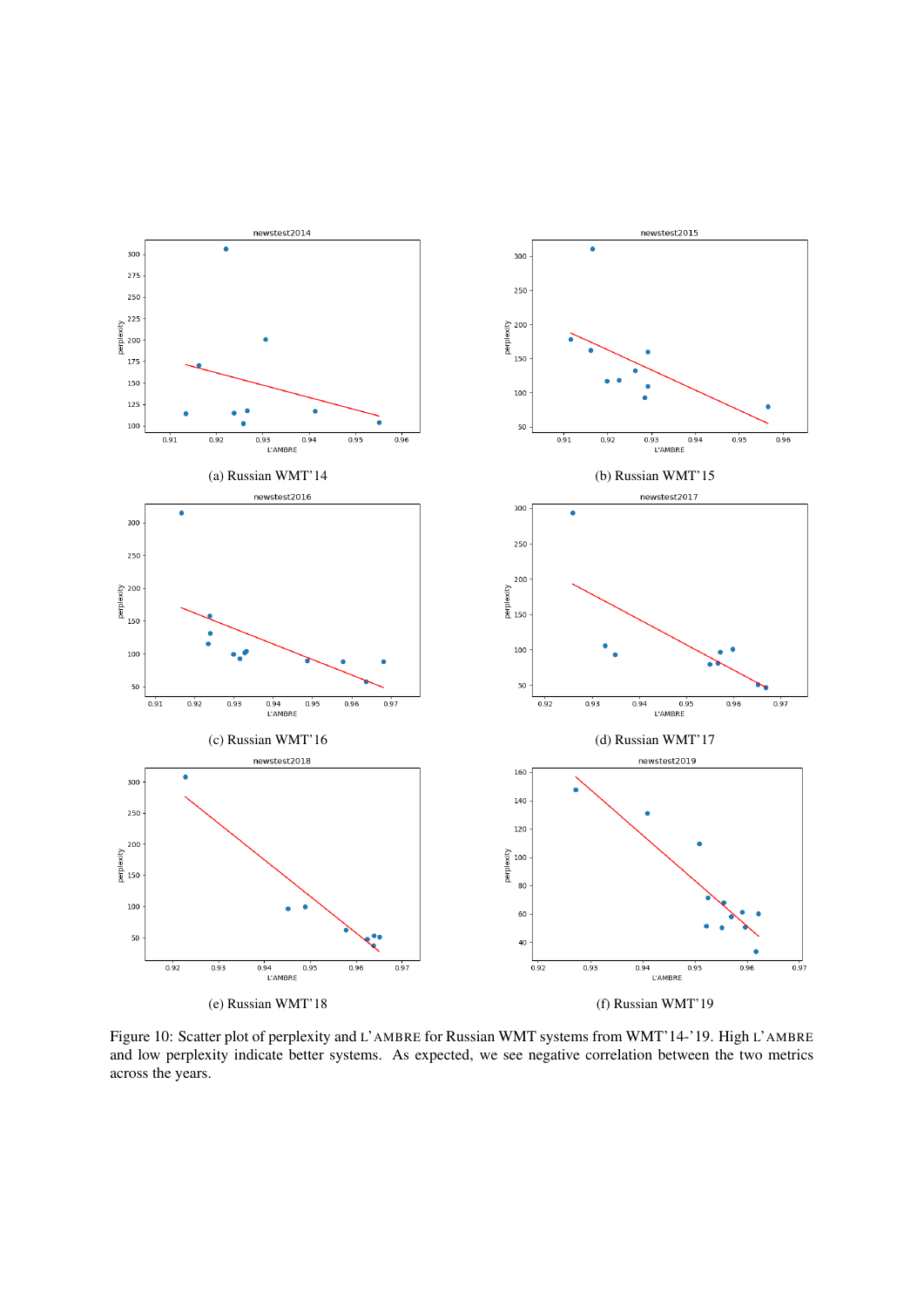<span id="page-18-0"></span>

Figure 11: Scatter plot of human z-scores and L'AMBRE for WMT'18 systems.